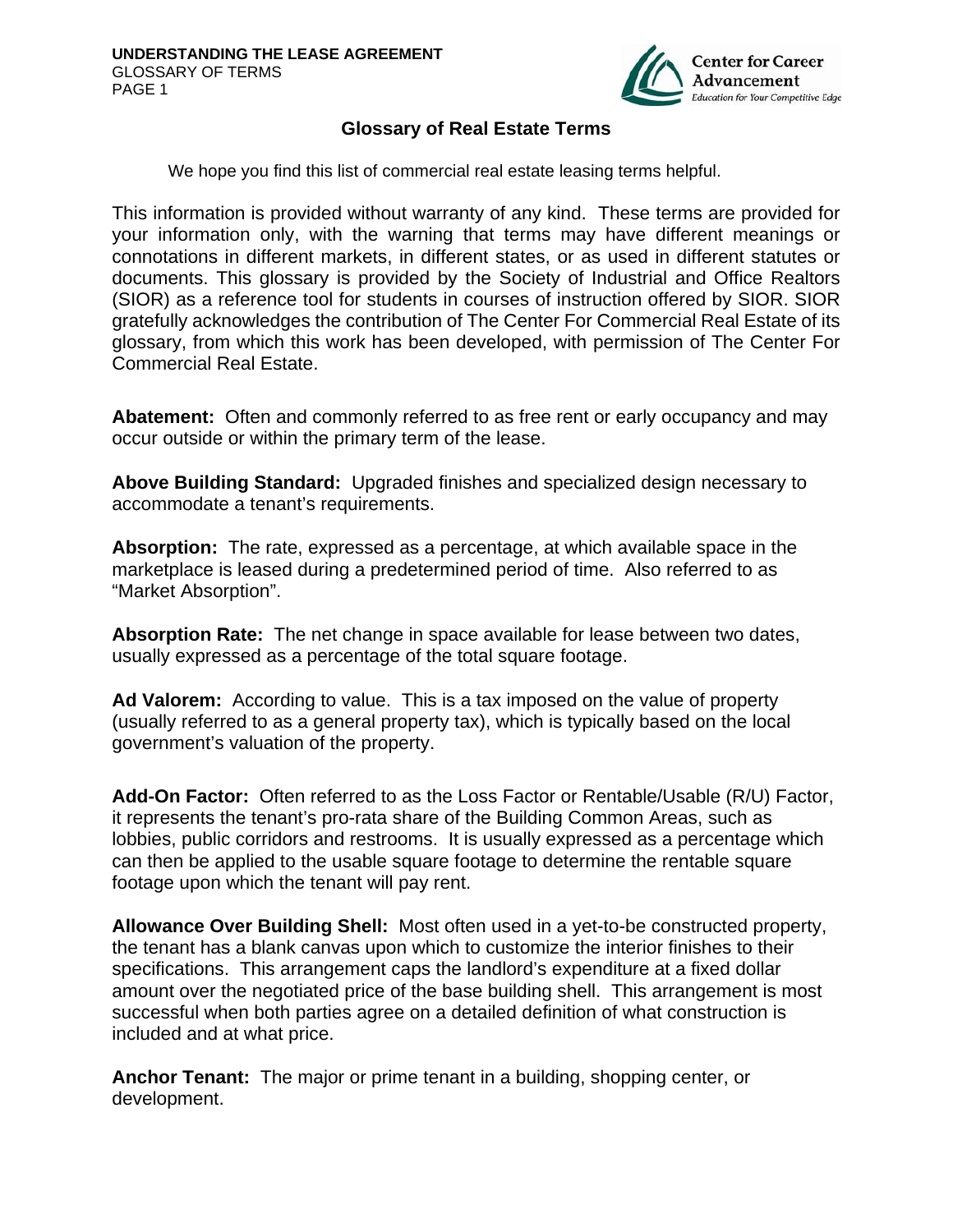

**"As-Is" Condition:** The acceptance by the tenant of the premises in their existing condition at the time the lease is executed. This would include acceptance of any physical defects, code violations, or other problems with the physical and legal condition of the premises.

**Assessment:** A fee imposed on property, usually to pay for public improvements such as water, sewers, streets, improvement districts, which are specific to the property or its general location.

**Assignment:** A transfer by tenant of tenant's entire leasehold estate in the property ending tenant's legal duties and obligations to the landlord, which are then assumed by the assignee. Distinguishable from a sublease where the subtenant acquires something less than the tenant's entire interest.

**Attorn:** To turn over or transfer to another money or goods. To agree to recognize a new owner of a property and to pay him/her rent. In a lease, when the tenant agrees to attorn to the purchaser or foreclosing lender, the lessee accepts the successor party as landlord.

**Bankruptcy:** Also known as insolvency, where a party's liabilities exceed its assets, and by filing bankruptcy the party seeks protection from creditors, stays proceedings against it, but largely turns over control of its affairs to the court, a trustee, and perhaps approval of creditors. In a lease context, the tenant filing bankruptcy requires either affirmation or termination of the lease within a short period of time. Should a landlord file bankruptcy, it is likely that a trustee or receivers would be appointed by the court to act for the landlord, receive the rents, and operate the leased building. Proceedings under federal statutes to relieve a debtor who is unable to pay its debts. After addressing certain priorities and exemptions, the bankrupt's property and other assets are distributed by the court to creditors in full satisfaction for the existing debt. See also: "Chapter 11".

**Base Rent:** A set amount used as a minimum rent in a lease with provisions for increasing the rent over the term of the lease. See also "Escalation Clauses, Operating Expense Escalation and Percentage Lease".

**Base Year:** Actual taxes and operating expenses for a specified base year, most often the year in which the lease commences. Once the base year expenses are known, the lease essentially becomes a dollar stop lease, meaning that the tenant pays the increases in taxes and operating expenses in excess of the base year figures.

**Below-grade:** Any structure or a portion of a structure located underground or below the surface grade of the surrounding land.

**Building Classifications:** Building classifications in most markets refer to Class "A", "B", "C" and sometimes "D" properties. While the rating assigned to a particular building is very subjective and relative to the market, Class "A" properties are typically newer buildings with superior construction and finish in excellent locations with easy access, attractive to credit tenants, and which offer a multitude of amenities such as on-site management or covered parking. These buildings, of course, command the highest rental rates in their sub-market. As the "Class" of the building decreases (i.e. Class "B", "C" or "D") one component or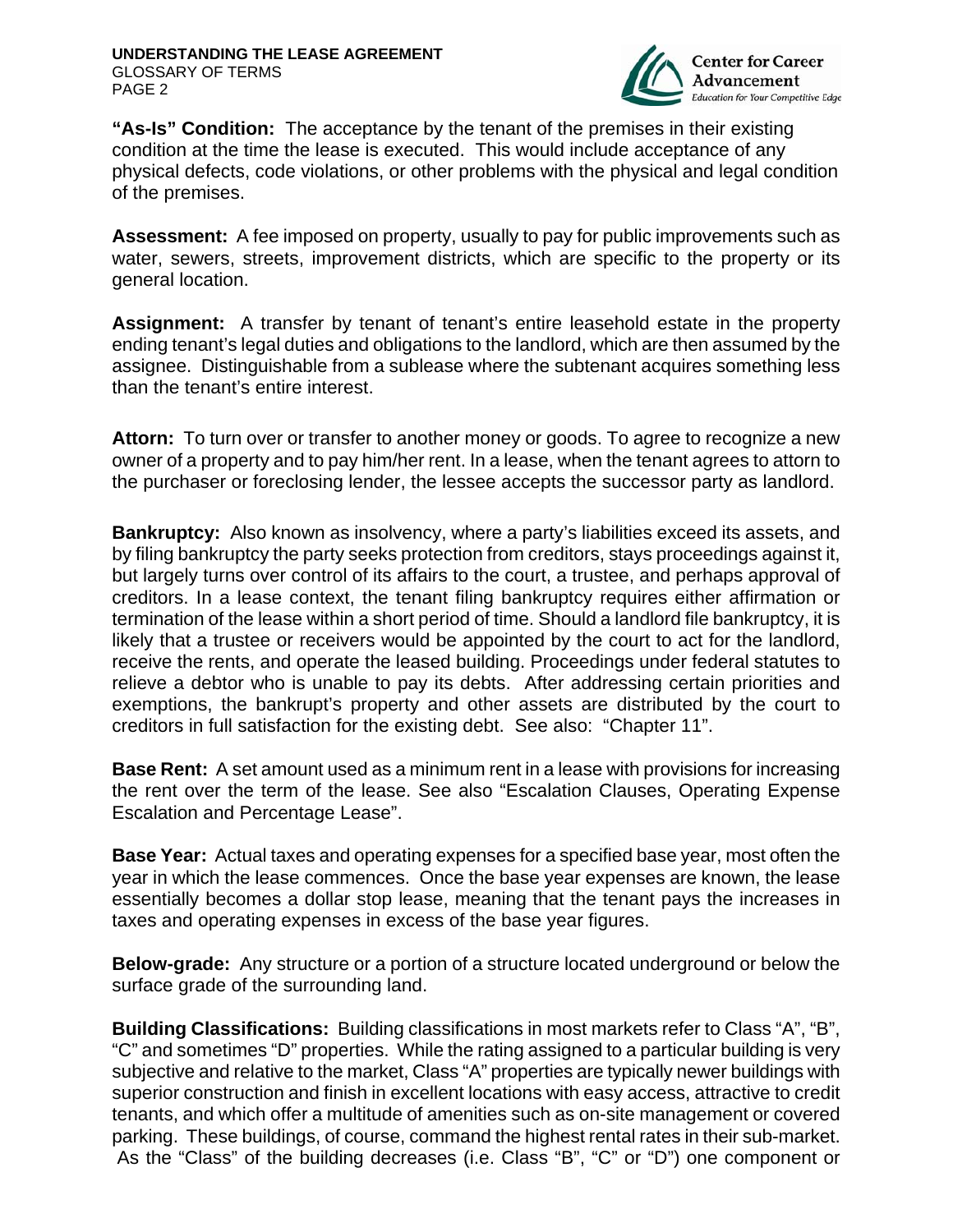

another such as age, location or construction of the building becomes less desirable. Note that a Class "A" building in one sub-market might rank lower if it were located in a distinctly different sub-market just a few miles away containing a higher end product.

**Building Code:** The various laws set forth by the ruling municipality as to the end use of a certain piece of property and that may with varying levels of detail dictate the criteria for design, materials and type of improvements allowed, and safety measures which may be required.

**Building or "Core" Factor:** Represents the percentage of Net Rentable Square Feet devoted to the building's common areas (lobbies, rest rooms, corridors). This factor can be computed for an entire building or a single floor of a building. Also known as a Loss Factor or Rentable/Usable (R/U) Factor, it is calculated by dividing the rentable square footage by the usable square footage.

**Building Standard:** A list of construction materials and finishes that represent what the Tenant Finish Allowance/Work Letter is designed to cover while also serving to establish the landlord's minimum quality standards with respect to tenant finish improvements within the building. Examples of standard building items are: type and style of doors, lineal feet of partitions, quantity and quality of lighting, and quality of floor covering.

**Building Standard Improvement Allowance:** The landlord lists, in detail, the building standard materials and costs necessary to make the premises suitable for occupancy. A negotiated allowance is then provided for the tenant to customize or upgrade materials. See also: "Workletter".

**Build-out:** The space improvements put in place per the tenant's specifications. Takes into consideration the amount of Tenant Finish Allowance (see Tenant Finish) provided for in the lease agreement. See also "Tenant Improvement Allowance".

**Build-To-Suit:** An approach taken to lease space by a property owner where a new building is designed and constructed per the tenant's specifications, often a specialized use.

**Capital Expenses:** This type of expense is most often defined by reference to generally accepted accounting principles (GAAP), but GAAP does not provide definitive guidance on all possible expenditures. Accountants will often disagree on whether or not to include certain items as a capital expense or as an operating expense. For example, roof replacement is usually considered a capital expense, where roof maintenance or repair would likely be considered an operating expense.

**Capitalization:** A method of determining value of real property by considering net operating income divided by a predetermined annual rate of return.

**Capitalization Rate (a/k/a "Cap Rate"):** Most traditionally calculated as Net Income before debt service divided by the purchase price and expressed as a percentage. The rate that represents a reasonable return on investment (on the basis of both the investor's alternative investment possibilities and the risk of the investment). Used to determine and value an investment. Also called "free and clear return". See "Capitalization".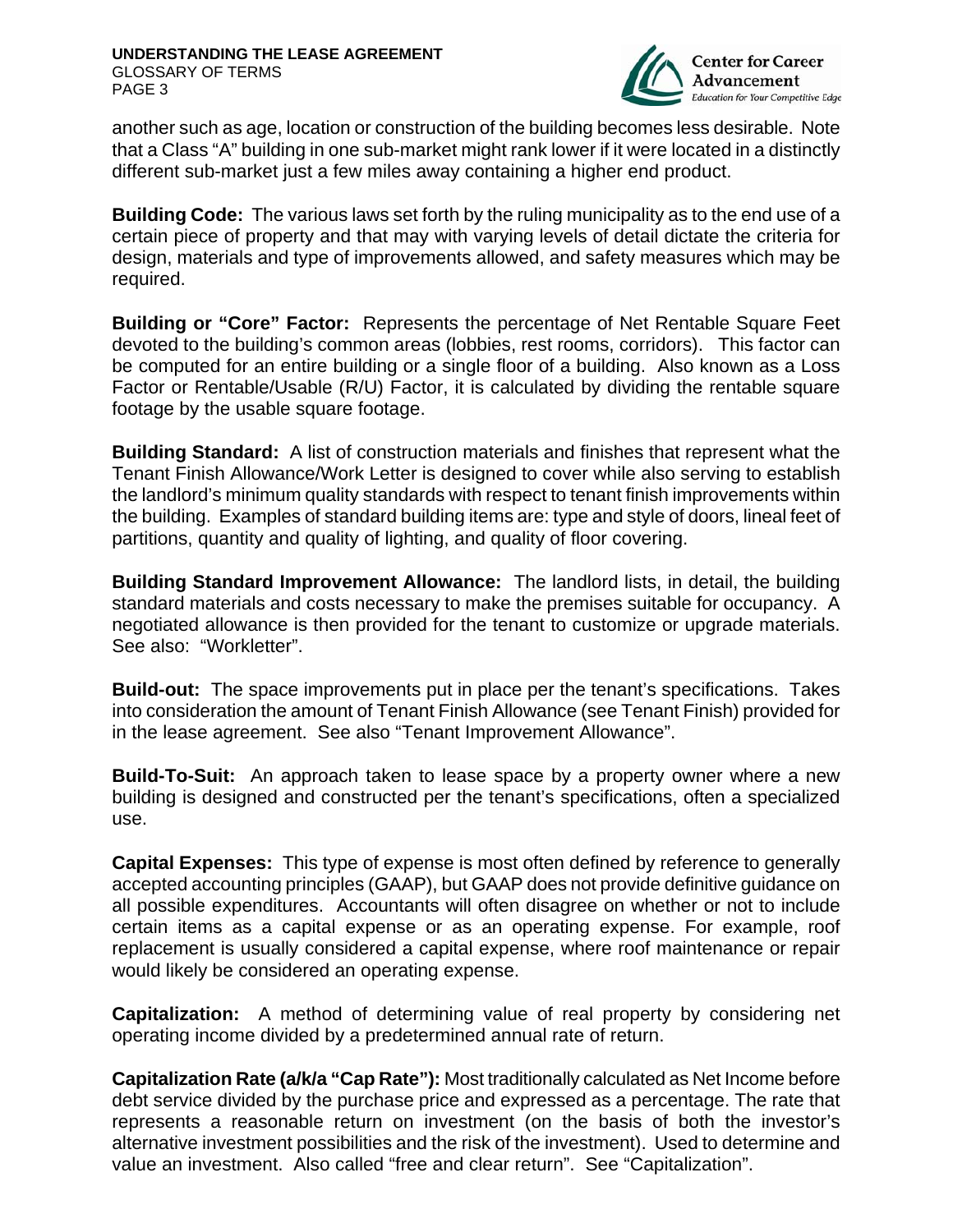

**Carrying Charges:** Costs incidental to property ownership, other than interest (i.e. taxes, insurance costs and maintenance expenses), that must be absorbed by the landlord during the initial lease-up of a building and thereafter during periods of vacancy.

**Certificate of Occupancy:** A document presented by a local government agency or building department certifying that a building and/or the leased premises (tenant's space), has been satisfactorily inspected and is/are in a condition suitable for occupancy.

**Chapter 7:** That portion of the Federal Bankruptcy code that deals with business liquidations. Chapter 11 is that part of the Federal Bankruptcy code that deals with business reorganizations, meaning that the debtor continues its business during and after bankruptcy.

**Chapter 11:** That portion of the Federal Bankruptcy code that deals with business reorganizations, meaning that the debtor continues its business during and after bankruptcy. Chapter 7 is that part of the Federal Bankruptcy code that deals with business liquidations.

**Circulation Factor:** Interior space required for internal office circulation not accounted for in the Net Square Footage. Based upon our experience, we use a Circulation Factor of 1.35 x the Net Square Footage for office and fixed drywall areas and a Circulation Factor of 1.45 x the Net Square Footage for open area workstations. Also see: Net Square Footage and Usable Square Footage.

**Common Area:** There are two components of the term "common area." If used in association with the Rentable/Usable or Load Factor calculation, the common areas are those areas within a building that are available for common use by all tenants or groups of tenants and their invitees (i.e. lobbies, corridors, restrooms, etc.). On the other hand, the cost of maintaining parking facilities, malls, sidewalks, landscaped areas, public toilets, truck and service facilities, and the like are included in the term "common area" when calculating the tenant's pro-rata share of building operating expenses.

**Common Area Maintenance (CAM):** This is the amount of Additional Rent charged to the tenant, in addition to the Base Rent (see Base Rent), to maintain the common areas of the property shared by the tenants and from which all tenants benefit. Examples include: snow removal, outdoor lighting, parking lot sweeping, insurance, and property taxes. Most often, this does not include any capital improvements (see Capital Expenses) that are made to the property.

**Comparables:** Lease rates and terms of properties similar in size, construction quality, age, use, and typically located within the same sub-market and used as comparison properties to determine the fair market lease rate for another property with similar characteristics.

**Concessions:** Cash or cash equivalents expended by the landlord in the form of rental abatement, additional tenant finish allowance, moving expenses, cabling expenses or other monies expended to influence or persuade the tenant to sign a lease.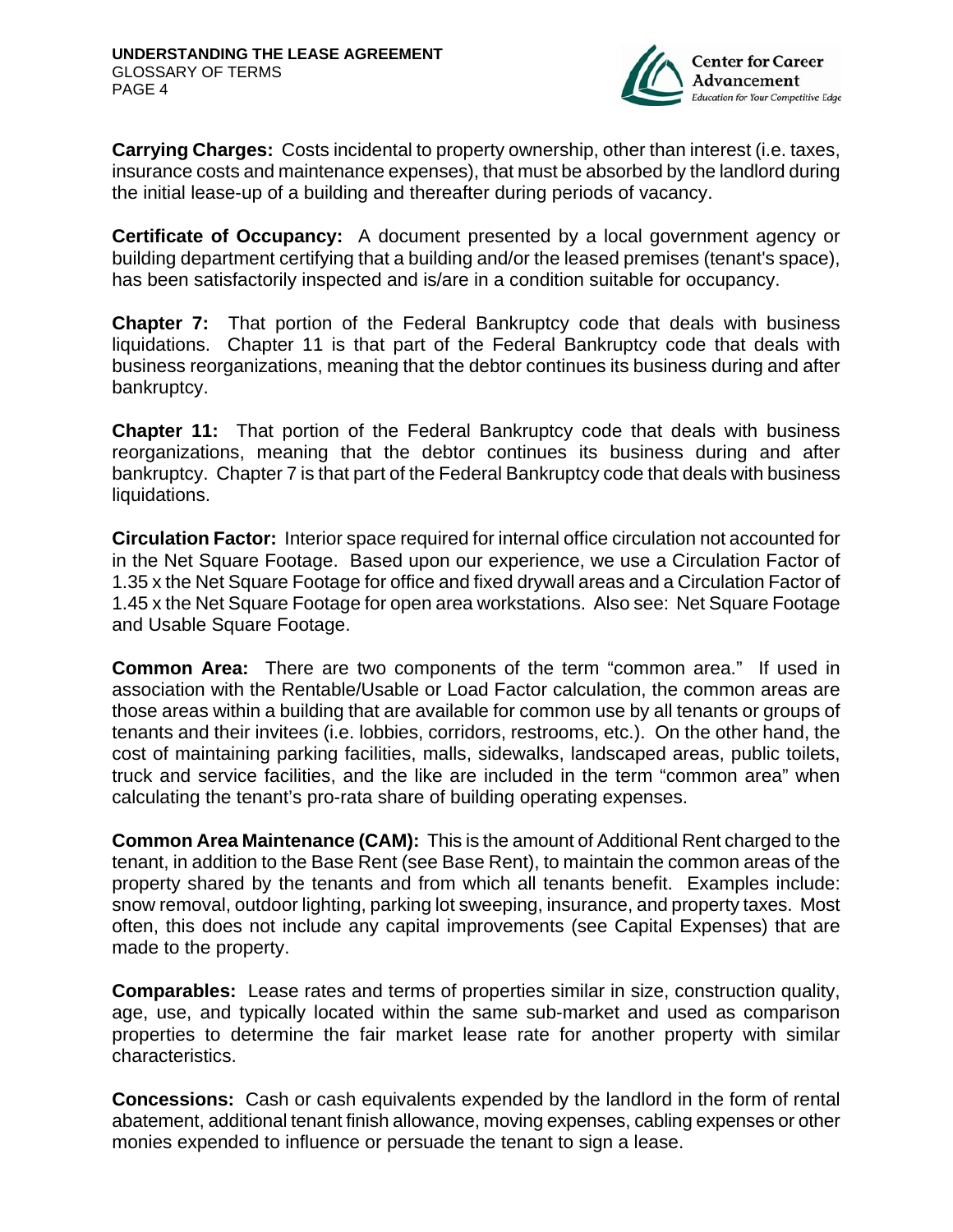

**Condemnation:** The process of taking private property, without the consent of the owner, by a governmental agency for public use through the power of eminent domain.

**Construction Management:** When the actual construction process is overseen by a qualified construction manager who ensures that the various stages of the construction process are completed in a timely and proper manner, from obtaining construction permit to completion of the construction, to the final inspection and approval of the completed premises with the tenant. The fee for construction management is often paid to a property manager or other qualified professional.

**Constructive Eviction:** When the landlord, without intent to oust a tenant or deprive the tenant of possession of all or a portion of the leased premises, either by act or by inaction allows a condition to occur (e.g. roof leak, loss of utilities, failure of HVAC) denies the tenant of use and possession of all or a portion of the leased premises.

**Consumer Price Index ("CPI"):** Measures inflation in relation to the change in the price of a fixed market basket of goods and services purchased by a specified population during a "base" period of time. It is not a true "cost of living" factor and bears little direct relation to actual costs of building operation or the value of real estate. The CPI is commonly used to increase the base rental periodically as a means of protecting the landlord's rental stream against inflation or to provide a cushion for operating expense increases for a landlord unwilling to undertake the record keeping necessary for operating expense escalations. There are many different consumer price indices for different markets (urban, rural), and different goods or services. When using a CPI as a basis for rent increases, care should be given to selection of the proper CPI.

**Contiguous Space:** (1) Multiple suites/spaces within the same building which adjoin and which can be combined and rented to a single tenant; (2) A block of space located on multiple adjoining floors in a building (i.e., a tenant leases floors 6 through 12 in a building).

**Contract Documents:** The complete set of design plans and specifications for the construction of a building or of a building's interior improvements. Working Drawings specify for the contractor the precise manner in which a project is to be constructed. See also "Specifications". "Working Drawings".

**Conveyance:** Most commonly refers to the transfer of title to property between parties by deed. The term may also include most of the instruments by which an interest in real estate is created, mortgaged, or assigned.

**Corporation:** An artificial or legal entity created under the authority of a state or nation, which exists as an entity separate from those who operate the entity (officers, directors, employees), and whose liability is generally limited to its assets.

**Core Factor:** Represents the percentage of Net Rentable Square Feet devoted to the building's common areas (lobbies, rest rooms, corridors). This factor can be computed for an entire building or a single floor of a building. Also known as a Loss Factor or Rentable/Usable (R/U) Factor, it is calculated by dividing the rentable square footage by the usable square footage.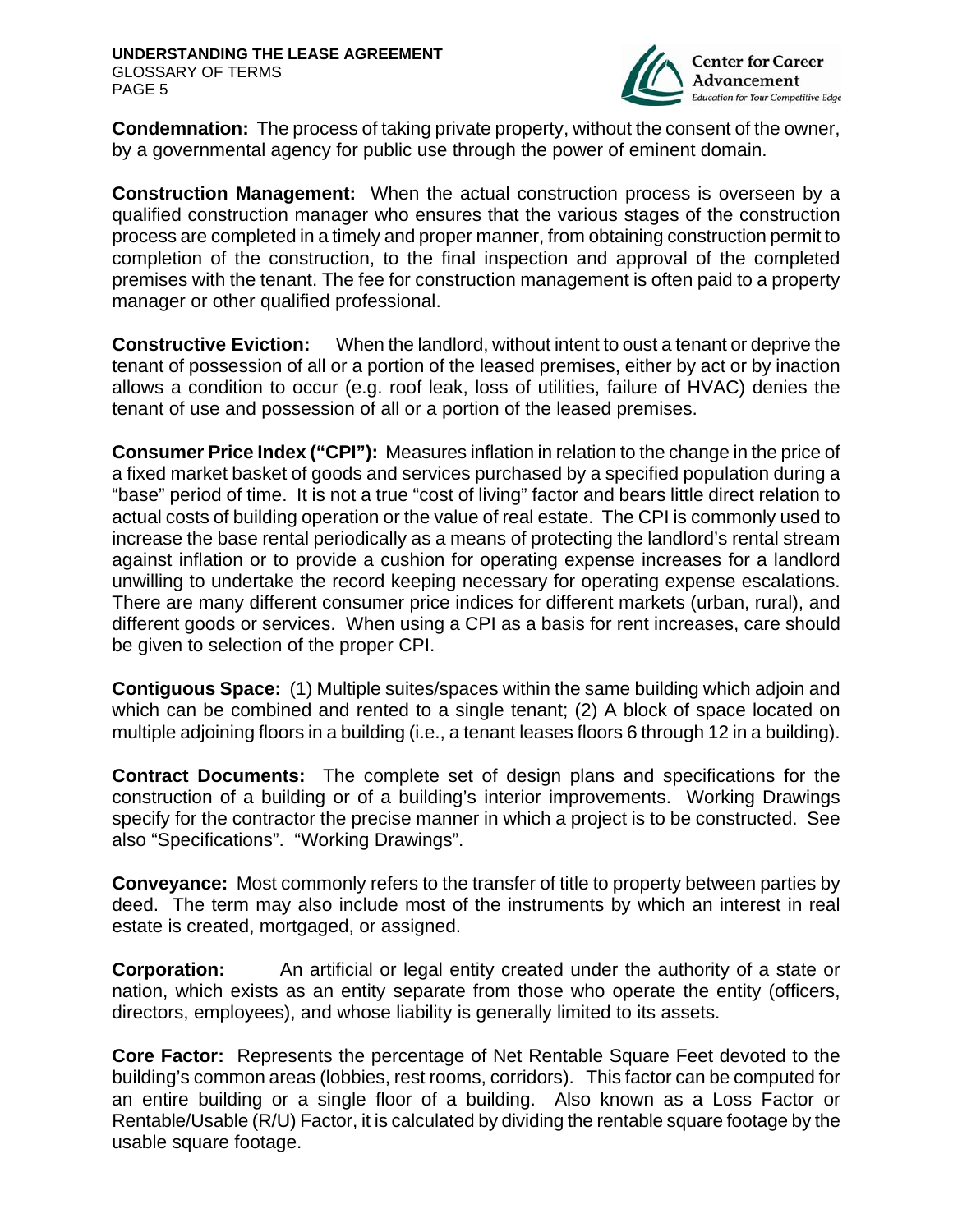

**Covenant:** A written agreement inserted into deeds or other legal instruments stipulating performance, or non-performance, or perhaps prohibition of certain acts or, uses of a property and/or land.

**Covenant of Quiet Enjoyment:** The old "quiet enjoyment" paragraph, now more commonly referred to as "Warranty of Possession", had nothing to do with noise in and around the leased premises. It provides a warranty by landlord that it has the legal ability to convey the possession of the premises to Tenant; the landlord does not warrant that it owns the land. This is what landlord agrees to provide as consideration for the tenant's obligation to pay rent. If the landlord breaches this convenant, it may constitute an actual or constructive eviction.

**Debtor:** the person or entity which declares bankruptcy by filing a petition in bankruptcy.

**Default:** The failure to perform a legal or contractual duty or to discharge an obligation when due. Specific examples are: 1) Failure to make a payment of rent when due. 2) Failure to perform any of the terms of a lease agreement. A default which is not cured within the applicable cure period becomes a breach.

**Demising Walls:** The partition wall that separates one tenant's space from another or from the building's common area such as a public corridor.

**Design/Build:** A system in which a single entity is responsible for both the design and construction. The term can apply to an entire facility or to individual components of the construction to be performed by a subcontractor; also referred to as "design/construct." This sometimes refers to a project constructed by a developer for a prospective buyer's specific requirements on a turn key basis.

**Depreciation:** Spreading out the cost of a capital asset over its estimated useful life or a decrease in the usefulness, and therefore value, of real property improvements or other assets caused by deterioration or obsolescence.

**Distraint:** The act of seizing (legally or illegally) personal property of a tenant based on the right and interest which a landlord has in the property of a tenant in default.

**Dollar Stop:** An agreed dollar amount of taxes and operating expense (expressed for the building as a whole or on a square foot basis) over which the tenant will pay its pro-rata share of increases. May be applied to specific expenses (e.g., property taxes or insurance).

**Easement:** A right of use over the property of another created by grant, reservation, agreement, prescription, or necessary implication. It is either for the benefit of adjoining land ("appurtenant"), such as the right to cross A to get to B, or for the benefit of a specific party ("in gross"), such as a public utility easement.

**Economic Rent:** The market rental value of a property at a given point in time, even though the actual rent may be different.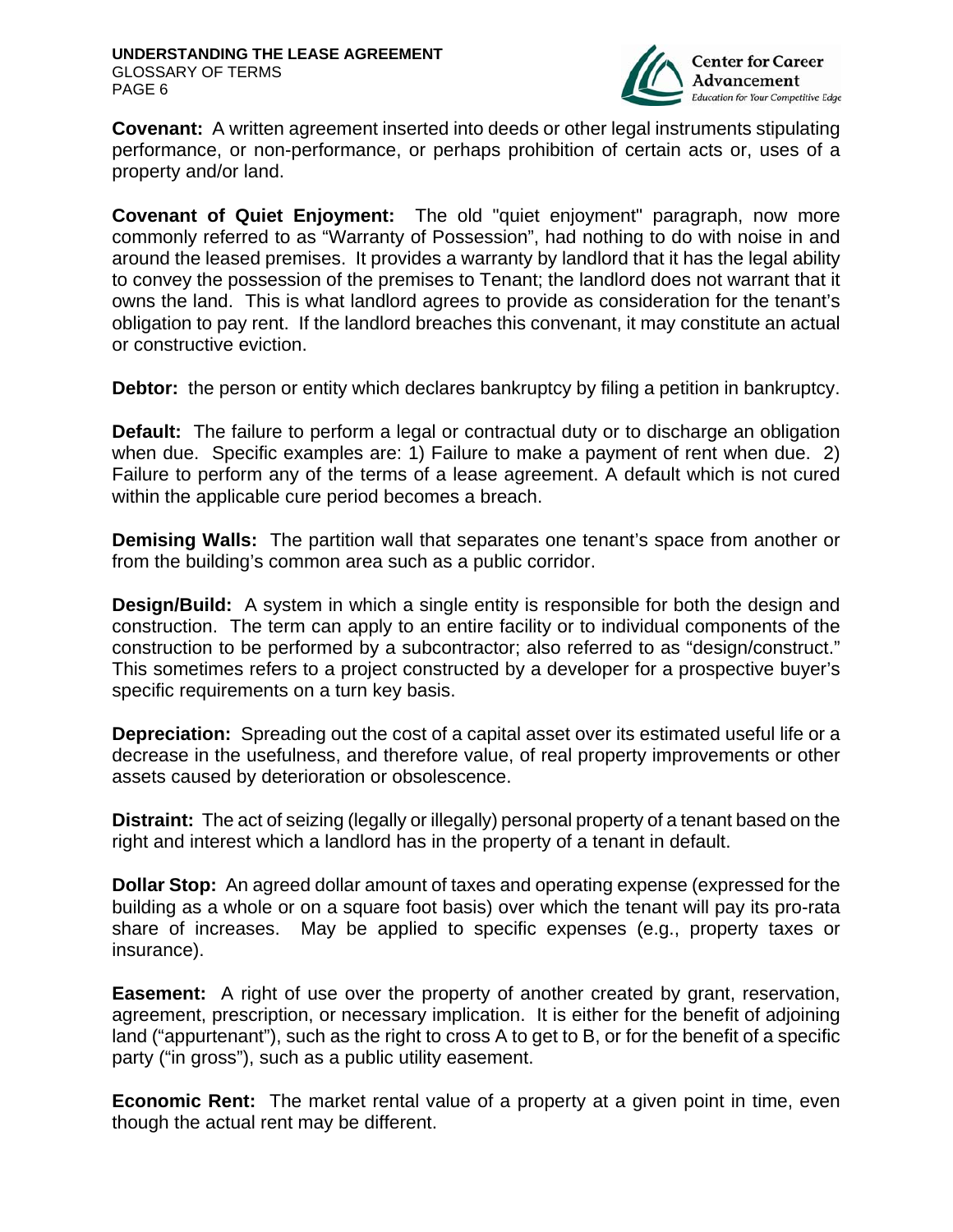

**Effective Rent:** The actual rental rate to be achieved by the landlord after deducting the cost of concessions from the base rental rate paid by a tenant, usually expressed as an average rate over the term of the lease.

**Efficiency Factor:** Represents the percentage of Net Rentable Square Feet devoted to the building's common areas (lobbies, rest rooms, and corridors). This factor can be computed for an entire building or a single floor of a building. Also known as a Core Factor or Rentable/Usable (R/U) Factor, it is calculated by dividing the rentable square footage by the usable square footage. See "Usable Square Footage".

**Eminent Domain:** A power of the state, municipalities, and private persons or corporations authorized to exercise functions of public character to acquire private property for public use by condemnation, in return for just compensation. See also "Condemnation".

**Encroachment:** The intrusion of a structure which extends, without permission, over a property line, easement boundary or building setback line.

**Encumbrance:** Any right to, or interest in, real property held by someone other than the owner, but which will not prevent the transfer of fee title (i.e. a claim, lien, charge or liability attached to and binding upon real property).

**Escalation Clause:** A clause in a lease which provides for the rent to be increased to reflect changes in expenses paid by the landlord such as real estate taxes, operating costs and the like. This may be accomplished by several means such as fixed periodic increases, increases tied to the Consumer Price Index, or adjustments based on actual changes in expenses paid by the landlord in relation to a dollar stop or base year reference.

**Estoppel Certificate:** A signed statement regarding the lease certifying that certain statements of fact are correct as of the date of the statement, and can be relied upon by a third party such as a prospective lender or purchaser. In the context of a lease, this is a statement by a tenant confirming that the lease is in effect, that no rent has been prepaid and that there are no known uncured defaults by the landlord (except those specified in the estoppel certificate).

**Exclusive Agency:** A generic term for a representation or listing agreement between landlord and a broker, providing that such broker is the only broker hired to list the property for sale or lease, and if a buyer or tenant is procured by the exclusive agent or any other broker, the landlord is obligated to pay its exclusive agent a commission. In many states, an exclusive agency allows the landlord to procure a tenant without the assistance of the broker, without liability for commission. See Exclusive Right to Sell or Lease

**Exclusive Right to Sell or Lease:** A broad form of exclusive listing between owner and broker such that if a tenant or purchasers is procured during the term of the listing by the broker, the owner, or by anyone else (including another broker), then the owner is obligated to pay the listing broker a commission on the transaction.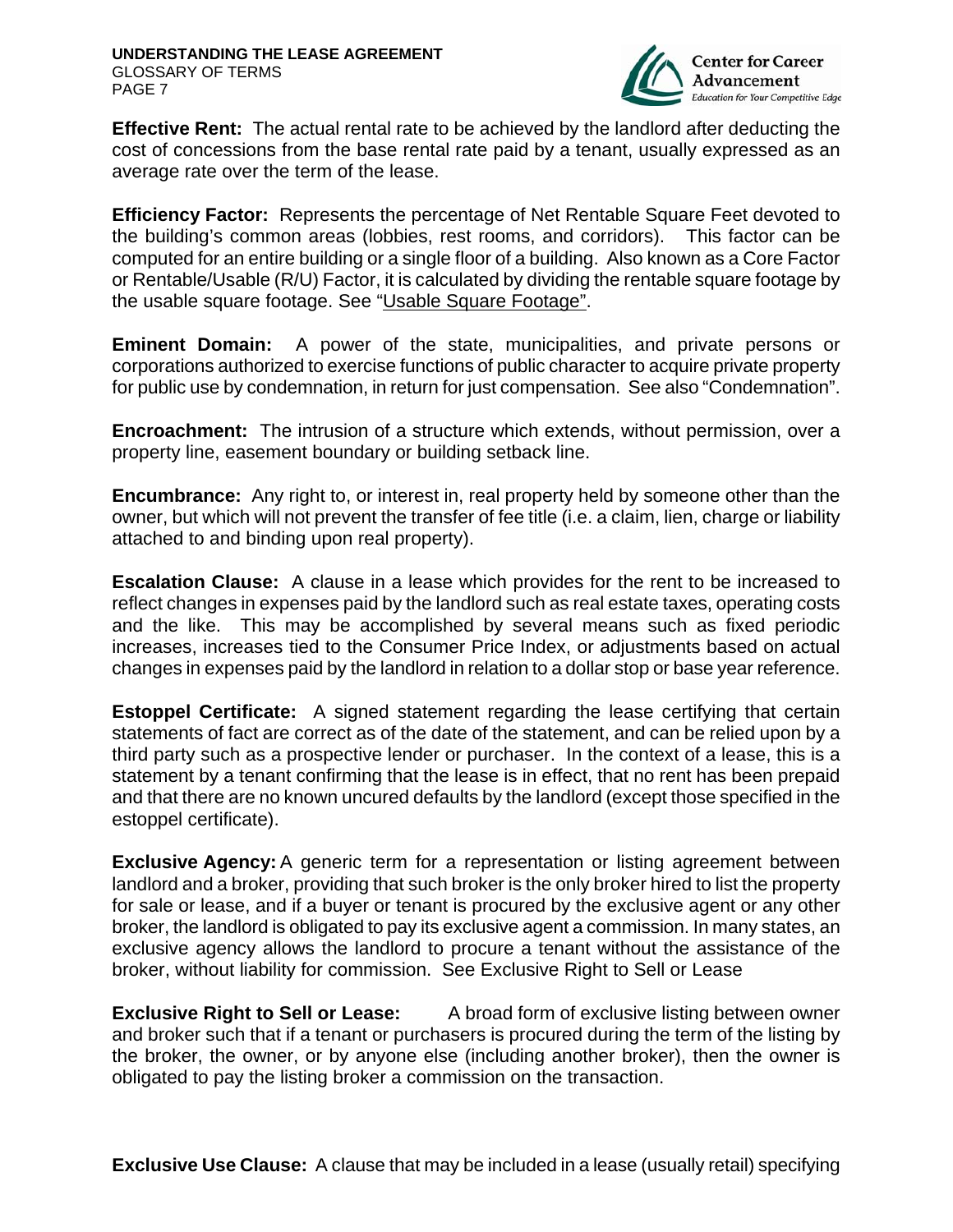

that the business of the tenant is exclusive in the property and that no other tenant operating the same or similar type of business may occupy space in the building or shopping center. This clause benefits service-oriented businesses desiring exclusive access to the building's population (i.e. travel agent, deli, and other retail uses).

**Expense Stop:** An agreed dollar amount of taxes and operating expense (expressed for the building as a whole or on a per square foot basis) over which the tenant will pay its prorated share of increases. The stop may be applied to specific expenses only (e.g., property taxes or insurance), as well.

**Face Rental Rate:** The "asking" rental rate published by the landlord.

**Finance Charge:** The amount paid for the privilege deferring payment of goods or services, including any charges payable by the purchaser as a condition of the loan, or charges accruing on above standard tenant improvements made by a landlord at tenant expense, i.e. repaid in rent.

**First Mortgage:** The senior mortgage which, by reason of its position (i.e. earliest recording date), has priority over all junior or later recorded encumbrances. The holder of the first or senior mortgage has a priority right to payment in the event of default, foreclosure, or sale.

**First Refusal Right or Right Of First Refusal (Purchase):** A lease clause giving a tenant the first opportunity to buy a property at the same price and on the same terms and conditions as those contained in an offer from a third party which the owner has expressed a willingness to accept. See "Right of First Refusal".

**First Refusal Right or Right Of First Refusal (to Lease adjacent space):** A lease clause giving a tenant the first opportunity to lease additional space that might become available in a property at the same price and on the same terms and conditions as those contained in a third party offer that the owner has expressed a willingness to accept. This right is often restricted to specific areas of the building such as adjacent suites or other suites on the same floor. See "Right Of First Refusal" and "Right Of First Offer".

**Fixed Costs:** Costs, such as rent, which do not vary with changes in the level of sales or production and would continue if the entity produced and sold nothing at all.

**Fixture:** Usually a fixture is personal property (e.g. equipment, display pieces, shelving, racking) which becomes affixed or attached to real property. Unless the right to remove fixtures (and repair the leased premises) is reserved by the tenant, a landlord may claim ownership of fixtures at lease termination.

**Flex Space:** A building providing its occupants flexibility in how they utilize the space for different purposes. Usually provides a configuration allowing a flexible amount of office or showroom space in combination with manufacturing, laboratory, warehouse or distribution space. Typically this type of space also allows the flexibility to relocate overhead doors. Generally constructed with grade level loading facilities, load-bearing floors, and high ceilings but with little or no common area.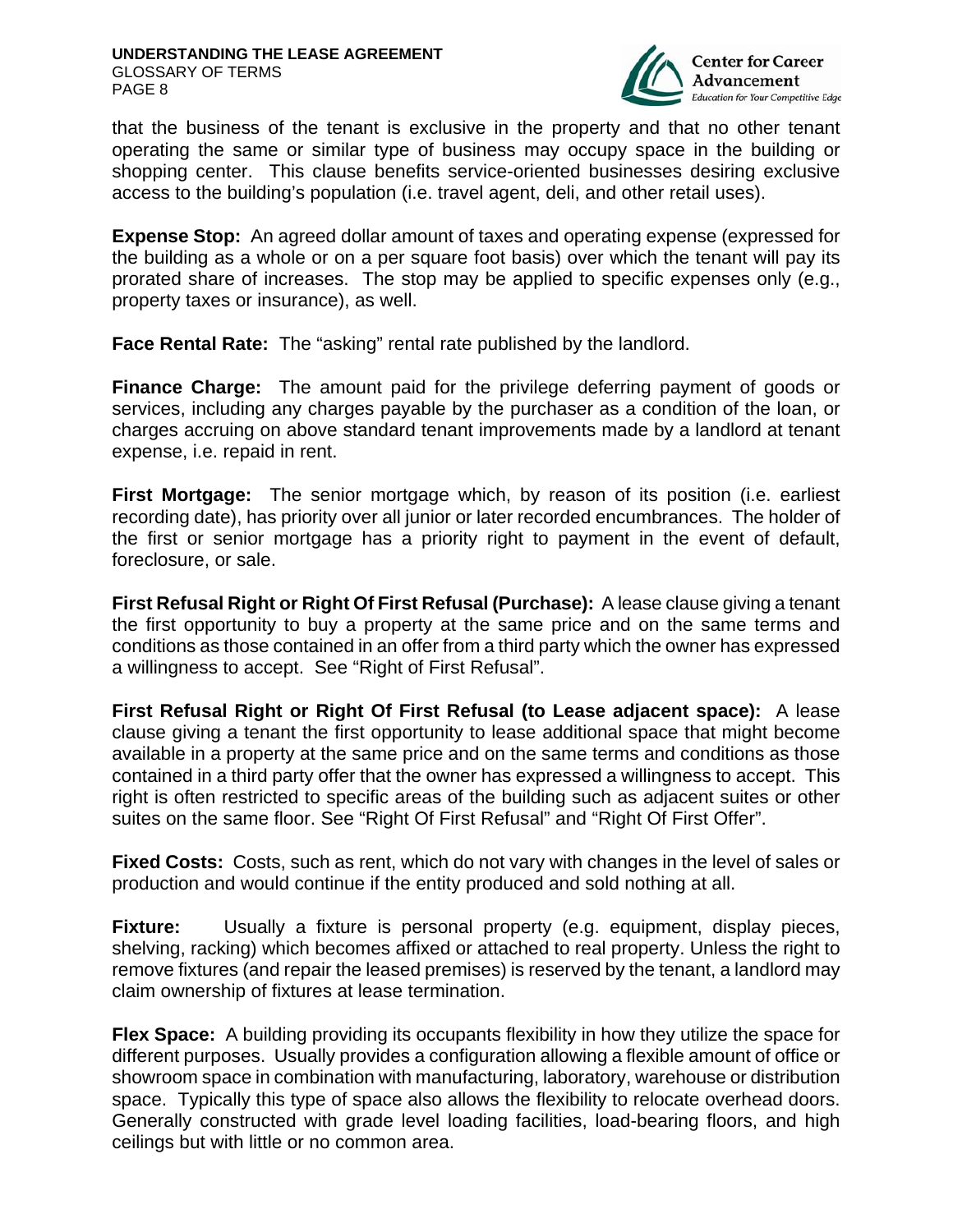

**Floor Area Ratio (FAR):** The ratio of the gross square footage of a building to the land on which it is situated. Calculated by dividing the total square footage in the building by the square footage of land area.

**Force Majeure:** A force which cannot be controlled by the parties to a contract and prevents the parties from complying with the provisions of the contract or lease. This includes acts of God such as flood or a hurricane, or acts of man such as strike, fire, or war.

**Foreclosure:** A procedure by which the mortgagee ("lender") either takes title to or forces the sale of the mortgagor's ("borrower") property in satisfaction of an unpaid debt.

**Full Recourse Loan:** A loan on which a borrower or guarantor is liable in the event of default by the borrower beyond the value of the collateral (i.e. the property), usually personally.

**Full Service Rent:** An all-inclusive rental rate which includes operating expenses and real estate taxes for the first year. The tenant is generally still responsible for any increase in operating expenses over the base year amount.

**Future Proposed Space:** Space in a proposed commercial development which is not yet under construction or where no construction start date has been set. Future Proposed Projects include all those projects waiting for a lead tenant, financing, zoning, approvals, or any other event necessary to begin construction, and this term may also refer to the future phases of a multi-phase project.

**General Contractor:** The prime contractor who contracts for the construction of an entire building or project, rather than just a portion of the work. The general contractor hires all other trades (subcontractors) and suppliers of materials (material men,) coordinates all work, and is responsible for their performance and payment to them.

**General Partnership:** A form of partnership where all partners are deemed general partners, are jointly and severally liable for the acts and duties of the partnerships and the other partners in partnership business, without limitation of liability to each partner. See also "Limited Partnership," "and Limited Liability Company".

**Graduated Lease:** A lease, generally long term in nature, which provides that the rent will vary depending upon future contingencies, such as a periodic appraisal, the tenant's gross income, or simply the passage of time.

**Grant:** To bestow or transfer an interest in real property by deed or other instrument; either the fee or a lesser interest, such as an easement.

**Grantee:** Party to whom a grant is made.

**Grantor:** The party making the grant.

**Gross Absorption:** A measure of the total square feet leased over a specified period of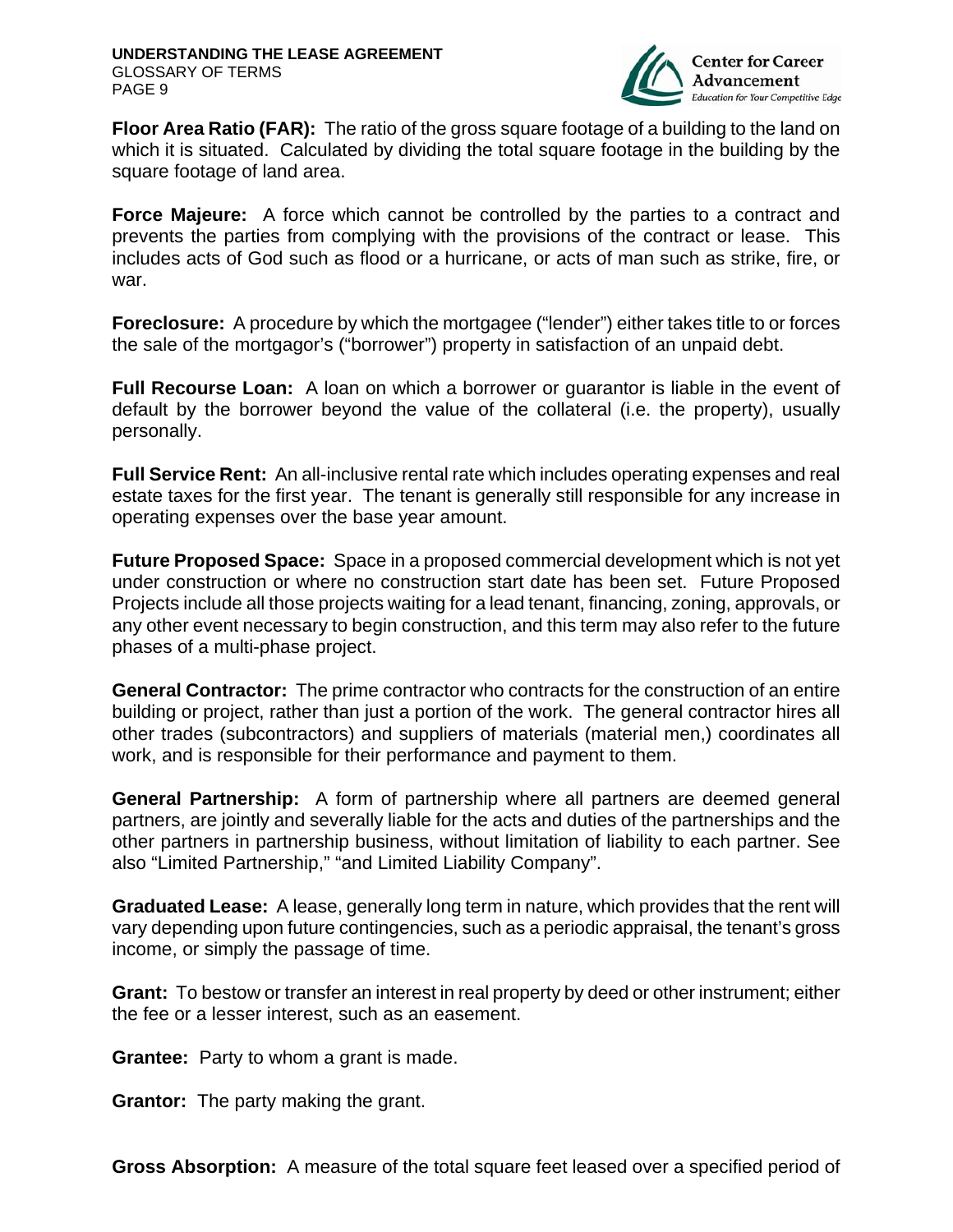

time with no consideration given to space vacated in the same geographic area during the same time period. See also: "Net Absorption."

**Gross Building Area:** The total floor area of the building measuring from the outer surface of exterior walls and windows and including all vertical penetrations (e.g. elevator shafts, etc.) and basement space.

**Gross Lease:** A lease in which the tenant pays a flat sum for rent out of which the landlord must pay all expenses such as taxes, insurance, maintenance, and non sub-metered utilities, with no pass through of these expenses or increase in these expenses to tenant.

**Gross Up:** An adjustment made to operating expenses to account for the present occupancy level in a building as compared to a higher level such as 95% or more. When operating expenses are "grossed up", it means that the building's variable expenses have been adjusted (usually) upward to the level that those expenses would be if the building were fully or almost fully occupied (typically 95%).

**Ground Rent:** Rent paid to the owner for use of land, normally on which to build a building. Generally, this involves a long-term lease (e.g. 99 years) with the ground lessor retaining title to the land and owning the building upon ground lease expiration. Unless the ground lessor agrees to subordinate its interest to the ground lessee's lender, the ground lessee will not likely be able to use the land for collateral for a loan.

**Guarantor:** Party which makes a guaranty. See also "Guaranty".

**Guaranty:** Agreement whereby the guarantor undertakes collaterally to assure satisfaction of the debt or other obligation of another or perform the obligation of another if and when the debtor or tenant fails to do so. Differs from a surety agreement in that there is a separate and distinct contract rather than a joint undertaking and shared liability with the debtor.

**Hard Cost:** The cost of constructing the actual physical improvements (i.e. labor and material for construction). See also "Soft Cost".

**High Rise:** In the Central Business District, this could mean a building higher than 25 stories above ground level. In suburban sub-markets, it generally refers to buildings higher than 7 or 8 stories.

**Hold Over Rent:** Rent owed by a tenant to a landlord for occupying leased premises after expiration of the lease term, often expressed as a multiple of the base rent charged immediately prior to expiration of the term.

**Hold Over Tenant:** A tenant retaining possession of the leased premises after the expiration of a lease.

**HVAC:** The acronym for "Heating, Ventilating and Air-Conditioning".

**Improvements:** In the context of leasing, the term typically refers to the improvements made to or inside a building but may include any permanent structure or other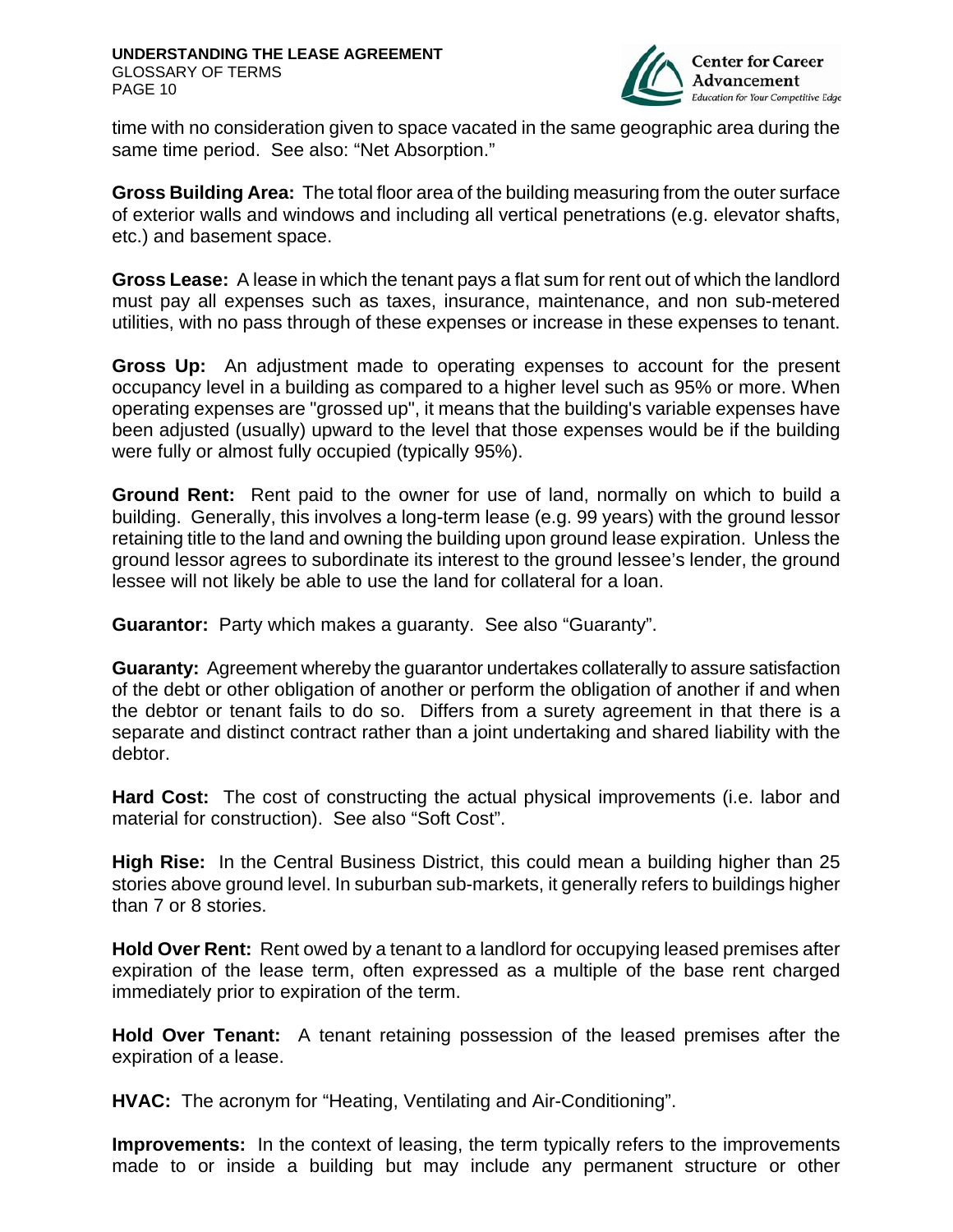

development, such as a street, sidewalks, utilities, etc. See also "Leasehold Improvements".

**Indirect Costs:** Development costs, other than material and labor costs which are directly related to the construction of improvements, including administrative and office expenses, commissions, architectural, engineering and financing costs, also known as Soft Costs.

**Inventory:** Refers to the total amount of rentable square feet of existing and soon to be delivered space in a given category, for example, Class A office space. Inventory refers to all space within a certain prescribed market without regard to its availability or condition, and categories may include all types of leased space such as office, flex, retail, and warehouse space.

**Judgment:** The final decision of a court resolving a dispute and determining the rights and obligations of the parties. Money judgments, when recorded with the county recorder of deeds, become a lien on real property of the defendant.

**Judgment Lien:** An encumbrance that arises by law after recording a notice of judgment with the county recorder of deeds when a judgment for the recovery of money attaches to the judgment debtor's real estate. See also "Lien".

**Just Compensation:** Compensation which is fair to both the owner and the public when property is taken for public use through condemnation (eminent domain). The theory is that in order to be "just," the property owner should be no richer or poorer than prior to the taking.

**Landlord's Lien:** A lien which may be created by contract or by operation of law. Examples are: (1) a contractual landlord's lien based on a lease agreement; (2) a statutory landlord's lien; and (3) landlord's remedy of distress (or right of distraint), which is not truly a lien, but has a similar effect when the landlord seeks to attach a tenant's property to satisfy the landlord's claim.

**Landlord's Lien or Warrant:** A warrant from a landlord to levy upon a tenant's personal property (e.g., furniture, machines.) and to sell this property at a public sale to compel payment of the rent or other financial obligation based on the lease, known in some states as distraint.

**Lease:** An agreement whereby the owner of real property (landlord) gives the right of possession to another (tenant) for a specified period of time (term) and for a specified consideration (rent).

**Lease Agreement:** Any agreement which gives rise to a relationship of landlord and tenant. A contract for the exclusive possession of the leased premises entered into between landlord and tenant reflecting agreed upon terms and conditions.

**Lease Commencement Date:** The date which usually constitutes the commencement of the term of the lease for all purposes, whether or not the tenant has actually taken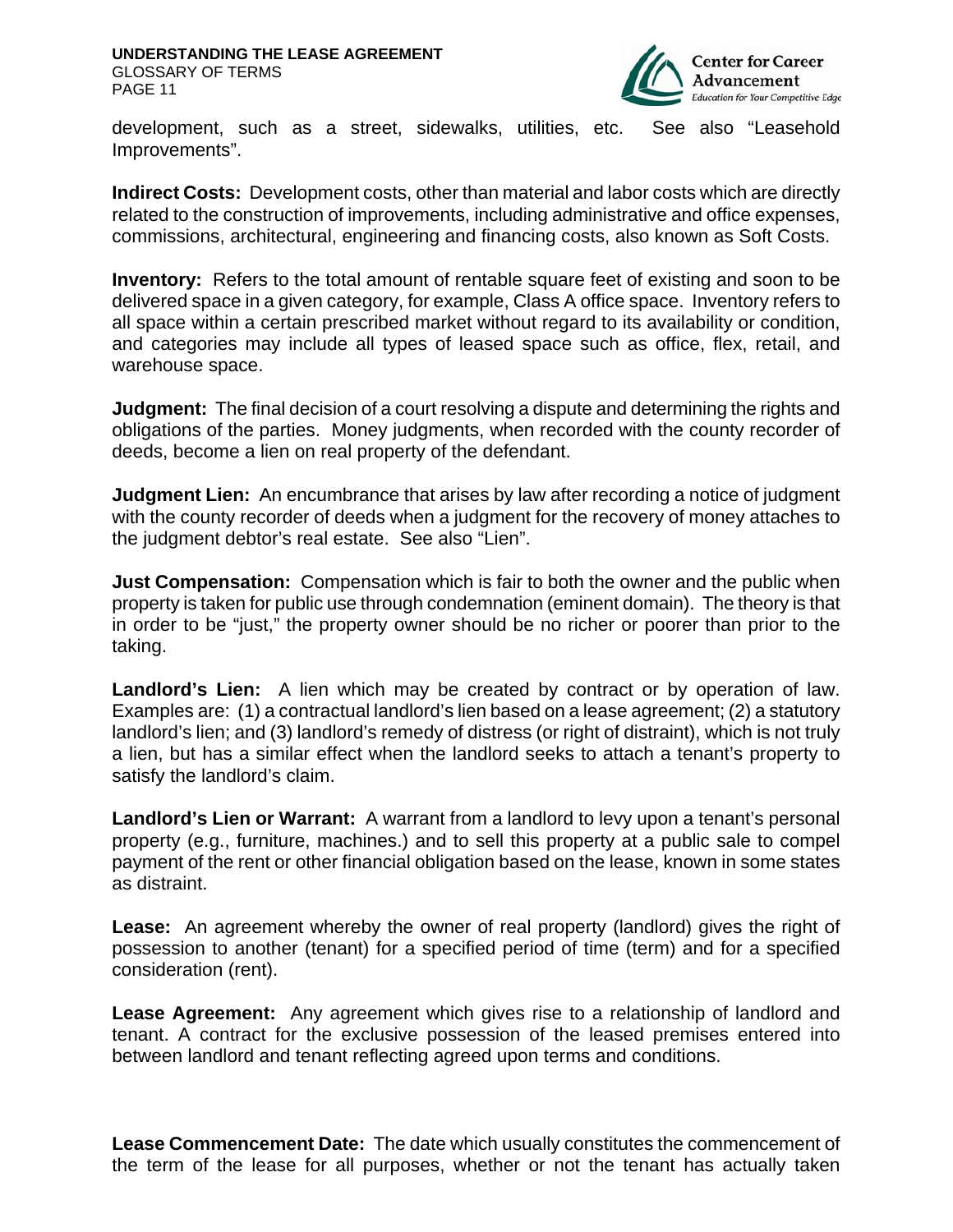

possession, so long as occupancy is possible. In reality, there could be other agreed dates, such as in an Early Occupancy Agreement, which have an impact on this definition.

**Leasehold Improvements:** Improvements made to the leased premises by or for a tenant. Generally, especially in new space, part of the lease negotiations will include in some detail the improvements to be made in the leased premises by Landlord or in the alternative, an allowance provided to the tenant to fund improvements made by the tenant. See also "Tenant Improvements". These improvements are usually considered landlord's property upon lease termination.

**Legal Description:** A description identifying a parcel of land by government survey, metes and bounds, or lot numbers of a recorded plat including a description of any portion thereof.

**Legal Owner:** The term is in technical contrast to equitable owner. The legal owner has legal title to the property.

**Letter of Attornment:** A letter from the grantor (seller) to a tenant, stating that a property has been sold, and directing rent to be paid to the grantee (buyer). See also "Attorn".

**Letter of Credit:** A commitment by a bank or other person, (issuer) made at the request of a customer, that the issuer will honor drafts or other demands for payment upon full compliance with the conditions specified in the letter of credit, such advance constituting a loan to the customer. Letters of credit are often used in place of cash deposited with the landlord to constitute the security deposit.

**Letter of Intent:** A preliminary agreement stating the proposed terms for a final contract of purchase or lease. They can be "binding" or "non-binding", depending on their terms and the intent of the parties. The parties should always consult their respective legal counsel before signing any Letter of Intent.

**Lien:** A claim or encumbrance against property used to secure a debt, charge or the performance of some act. Includes liens acquired by contract or by operation of law. All liens are encumbrances but all encumbrances are not liens.

**Lien Waiver (Waiver of Lien):** A waiver of mechanic's lien rights, signed by a general contractor and his subcontractors, that is often required before the general contractor can receive a draw under the payment provisions of a construction contract. May also be required before the owner can receive a draw on a construction loan. In roughly ½ of the states in the U.S., real estate brokers have right to assert liens on a property to secure their role or lease commission, and usually (in these states), the broker must exchange a lien waiver for payment of the claimed commission.

**Limited Liability Company (a/k/a "LLC"):** A business entity organized under the state's limited liability and characterized by its owners being termed member, its day to day management being accomplished by its members or by a manager (which may or may not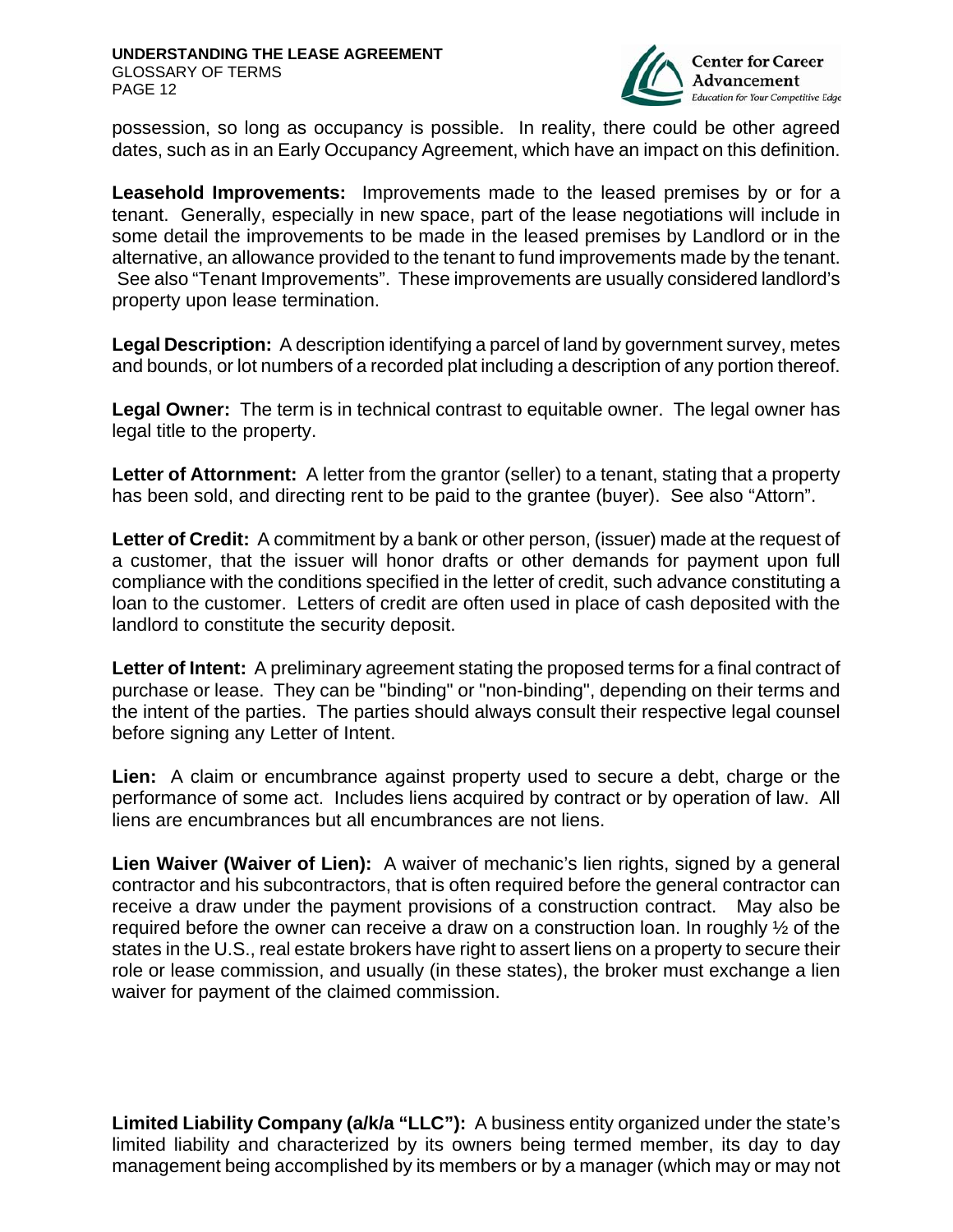

be a member). Liability of a member is limited to the member's contribution to the entity, while the manager's liability is not similarly limited. This entity can be taxed either as a partnership or as a corporation, as the LLC elects with the IRS.

**Limited Partnership:** A partnership consisting of one or more general partners (see general partnership) and other partners called limited partners, where the liability for the acts of the partnership is total for each general partner. A limited partner whose role is generally passive, as an investor, has liability only to the extent of the specific amount invested in the partnership. A type of partnership, created under state law, comprised of one or more general partners who manage the business and who are personally liable for partnership debts, and one or more limited partners who contribute capital and share in profits but who take no part in running the business, and most important, incur no liability beyond the amount they have contributed to the partnership.

**Low Rise:** A building with fewer than (generally) 4 stories above ground level.

**Lump-Sum Contract:** A type of construction contract requiring the general contractor to complete a building or project for a fixed cost normally established by competitive bidding. The contractor absorbs any loss or retains any profit, in excess of the lump sum.

**Market Rent:** The rental income that a property would command on the open market with a landlord and a tenant ready and willing to consummate a lease in the ordinary course of business; indicated by the rents that landlords were willing to accept and tenants were willing to pay in recent lease transactions for comparable space.

**Market Value:** The highest price a property would command in a competitive and open market under all conditions requisite to a fair sale with the buyer and seller each acting prudently and knowledgeably in the ordinary course of trade.

**Master Lease:** A primary lease that controls subsequent leases of all or portions of the leased premises. An Executive Suite operation is an example in that a master lease is signed with the landlord and then individual offices within the leased premises are leased or licensed to other individuals or companies for different (usually shorter) terms.

**Mechanic's Lien:** A claim created by state statute for securing priority of payment of the price and value of work performed and materials furnished in constructing, repairing or improving a building or other structure, and which attaches to the land as well as to the buildings and improvements thereon.

**Metes and Bounds:** A form of legal description which, with the terminal points and angles, described by listing the compass directions and distances of the boundaries. Originally, metes referred to distance and bounds referred to direction.

**Mid-Rise:** A building with (usually) 4 to 8 stories above ground level although in a Central Business District, this might extend to buildings up to twenty-five stories.

**Mixed-Use:** Space within a building or project provided for more than one use (e.g., an apartment building with office space, a hotel with office space, or a retail establishment with apartments).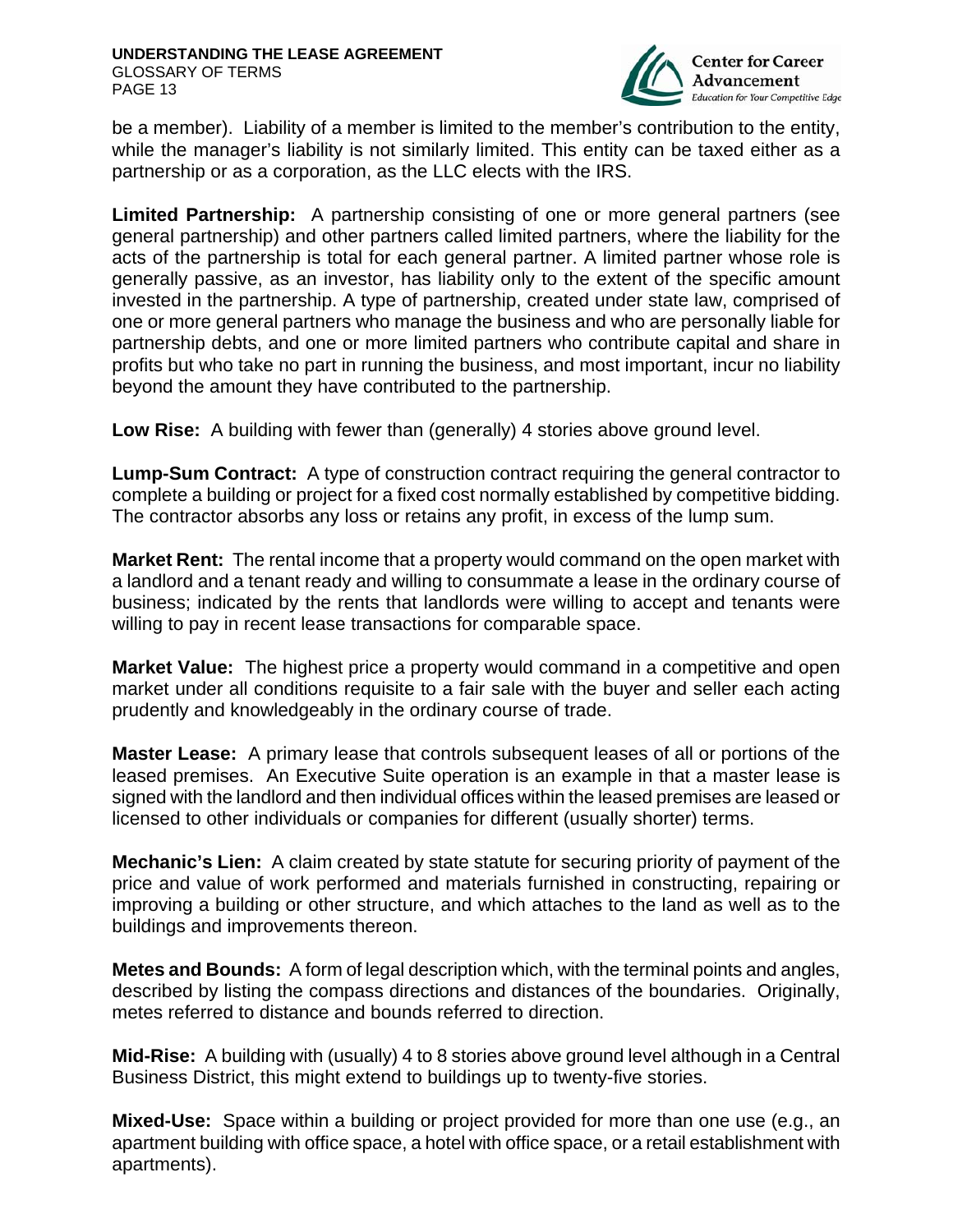

**Modified Gross Lease:** A lease in which a tenant pays a fixed sum for rent from which landlord pays all operating expenses for the first or lease year (or dollar stop), and thereafter tenant pays all increases in operating expenses or the increases beyond the fixed ceiling, called a dollar stop.

**Mortgage:** A written instrument creating an interest in real estate and that provides security for the payment of a debt, usually repayment of a loan. The borrower (i.e., mortgagor) retains possession and use of the property during the period while payments are made to the lender (mortgagee).

**Net Absorption:** The square feet leased in a specific geographic area or defined market over a fixed period of time offset by space vacated in the same area during the same period. See also; "Gross Absorption".

**Net Lease:** A lease in which there is a provision for the tenant to pay, in addition to base rent, certain costs associated with the operation of the property, which include some or all of property taxes, insurance, repairs, utilities, and maintenance. There are also "NN" (double net) and "NNN" (triple net) leases, depending upon the degree to which the tenant is responsible for operating costs. See also "Gross Lease."

**Net Rentable Area:** The floor area of a building which remains after the square footage represented by vertical penetrations, such as elevator shafts, stairways, plumbing and HVAC chases has been deducted. Common areas and mechanical rooms are included and no deductions are made for necessary columns and projections of the building. (BOMA Standard).

**Normal Wear and Tear:** The deterioration or loss in value caused by the tenant's normal and reasonable use. In most leases the tenant is not responsible for "normal wear and tear," on the leased premises when the tenant vacates the premises at the end of the lease term.

**Operating Expense Escalation:** Although there are many variations of escalation clauses, all are intended to adjust rents by reference to external standards such as published indices, negotiated wage levels, or expenses related to the ownership and operation of buildings. During the past 30 years, landlords have developed the custom of separating the base rent for the occupancy of the leased premises from escalation rent. This technique enables the landlord to better ensure that the "net" rent to be received under the lease will not be reduced by the escalating costs of operating and maintaining the property. The landlord's definition of Operating Expenses is likely to be broad, covering most costs of operation of the building. Most landlords pass through proper and customary charges, but in the hands of an overly aggressive landlord, these clauses can operate to impose obligations which the tenant would not willingly or knowingly accept.

**Operating Expenses:** The actual costs associated with operating a property including maintenance, repairs, management, utilities, taxes, and insurance. A landlord's definition of operating expenses is likely to be quite broad, covering most if not all aspects of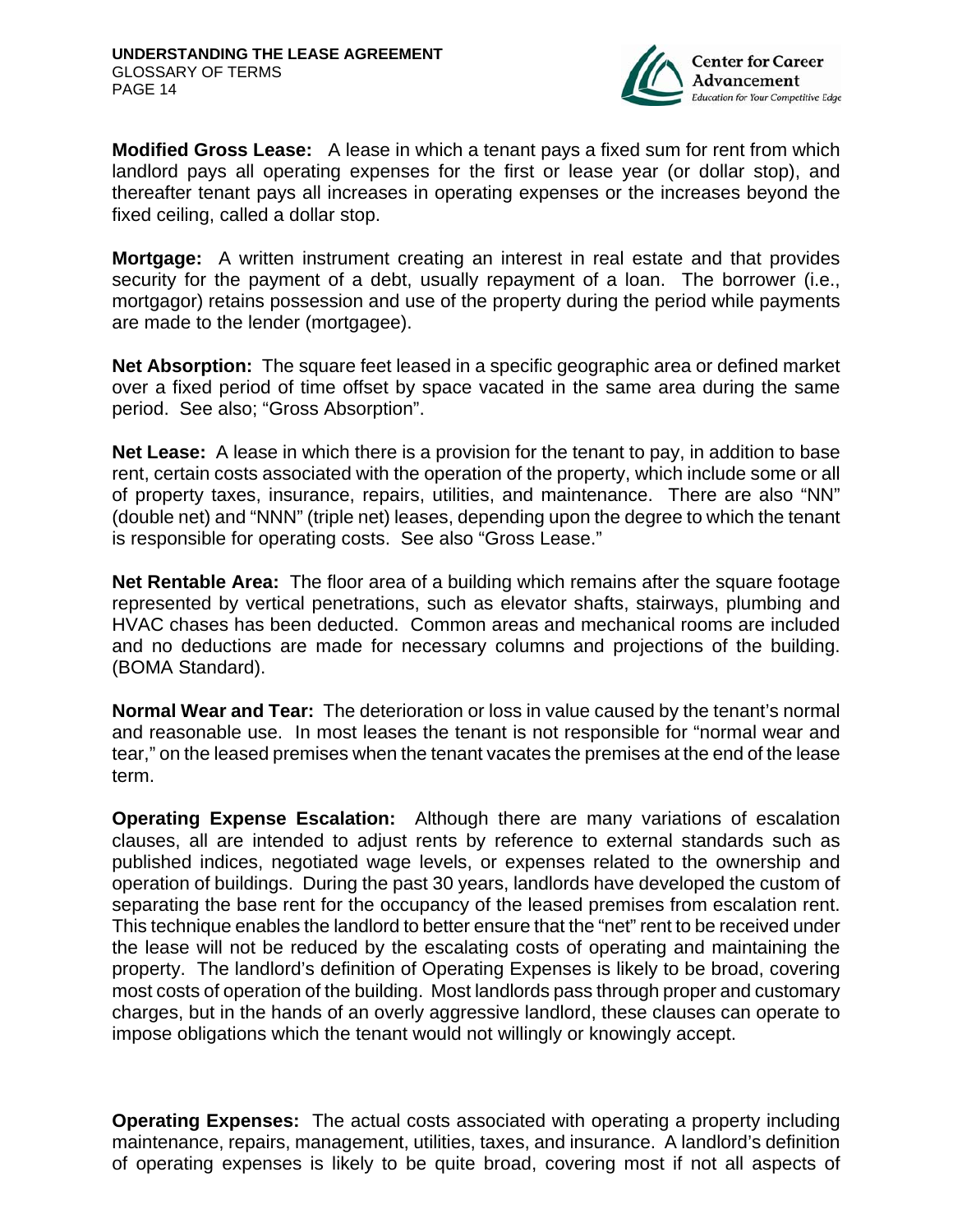

operating the building.

**Option:** A stated right of a tenant with respect to leasing additional space, renewing the lease or extending its term, or perhaps purchasing the property. Options usually contain conditions such as exercise thereof in writing, within a certain time period (usually a number of months prior to lease expiration) and the option may contain a stated rent or purchase price, or perhaps simply state "at fair market rent or value," leaving the parties to negotiate the rent or sale price at the time of exercise of the option.

**Parking Ratio or Index:** The intent of this ratio is to provide a uniform method of expressing the amount of parking that is available or required at a given building. Dividing the total rentable square footage of a building by the total number of parking spaces for the building provides the amount of rentable square feet per each individual parking space (expressed as 1/xxx or 1 per xxx). Dividing 1000 by the previous result provides the ratio of parking spaces available per each 1000 rentable square feet (expressed as x per 1000).

**Partial Taking:** The taking of part of an owner's property for public use through the power of eminent domain.

**Pass Throughs:** Refers to the tenant's pro-rata share of operating expenses paid in addition to the tenant's base rent.

**Percentage Rent:** Lease provision requiring the tenant to pay a percentage of the tenant's gross sales as a component of rent. There is usually a base rent amount to which "percentage" rent is then added. This type of clause is most often found in retail leases, but is not a common element of rent.

**Performance Bond:** A surety bond posted by a contractor quaranteeing full performance of a contract (usually a construction project) with the proceeds to be used to complete the contract or compensate for the owner for loss or cost of completion in the event of nonperformance.

**Pre-leased:** Refers to space in a proposed building that has been leased prior to the start of construction or in advance of the issuance of a Certificate of Occupancy.

**Punch List:** An itemized list documenting incomplete or unsatisfactory items, usually prepared by the architect or construction manager after the contractor has notified the owner or tenant that the work on the property or in the leased space is substantially complete.

**Raw Space:** Unimproved shell space in a building.

**Real Property:** Land, and generally whatever is erected or affixed to the land, such as buildings, fences, and including light fixtures, plumbing and heating fixtures, or other items which would be personal property if not attached. See "Fixtures".

**Recapture:** (1) As used in leases, a clause giving the landlord a percentage of profits above a fixed amount of rent; or in a percentage lease, a clause granting the landlord a right to terminate the lease if the tenant fails to realize minimum sales. (2) Right of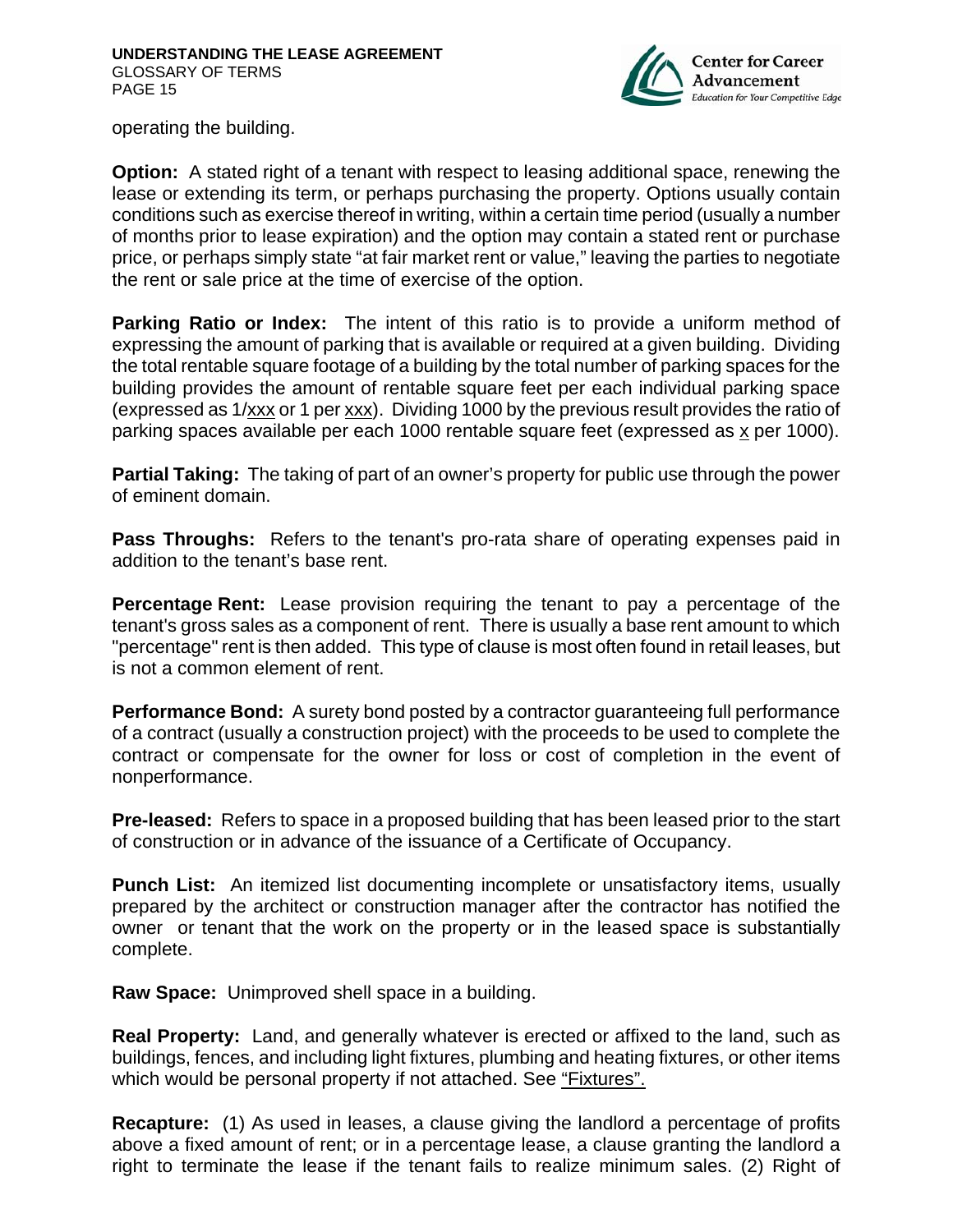

recapture may refer to the right retained by landlord when a tenant elects to sublease or assign, and the landlord elects to terminate the lease and recapture the leased space rather than approve the proposed sublease or assignment.

**Recourse:** The right of a lender, in the event of a default by the borrower, to recover against the personal assets of a party who is liable for the debt (e.g. endorser or guarantor).

**Rehab:** Short for rehabilitation, the extensive renovation of a building or project that is intended to cure obsolescence.

**Renewal Option:** A clause giving a tenant the right to extend or renew the term of a lease, usually for a stated period of time and at a rent amount as provided for in the lease and option clause.

**Rent:** Compensation paid, usually periodically, for the occupancy and use of any rental property, land, buildings, or space in a building.

**Rent Commencement Date:** The date on which a tenant is obligated to begin paying rent, as contrasted with the lease commencement date when the lease term commences, but payment of rent is deferred for a period of time.

**Rentable Square Footage:** Rentable Square Footage equals the Usable Square Footage plus the tenant's pro-rata share of the Building Common Areas, such as lobbies, public corridors and restrooms. The pro-rata share, often referred to as the Rentable/Usable (R/U) Factor, will typically fall in a range of 1.10 to 1.16, depending on the particular building. Typically, a full floor occupancy will have an R/U Factor of 1.10 while a partial floor occupancy will have an R/U Factor of 1.12 to 1.16 ratio to the Usable Area.

**Rentable/Usable Ratio:** The number resulting from dividing the Total Rentable Area in a building by the Total Usable Area. The inverse of this ratio describes the proportion of the rentable leased square feet that a tenant may expect to actually utilize.

**Rental Concession:** Concessions a landlord may offer a tenant in order to secure the tenancy. While rental abatement or reduced rent over a fixed period of time is one form of monthly concession, there are many others such as: increased tenant improvement allowance; special signage; below market rental rates; and moving allowances. See also "Abatement".

**Rent-Up Period:** The period, following construction of a new building, while tenants are actively being sought and the project approaches its stabilized occupancy.

**Request for Proposal ("RFP"):** The formal and often customized compilation of the many considerations that a tenant might seek to reflect the tenant's specific needs. Just as a building's standard form lease document represents the landlord's "wish list", the RFP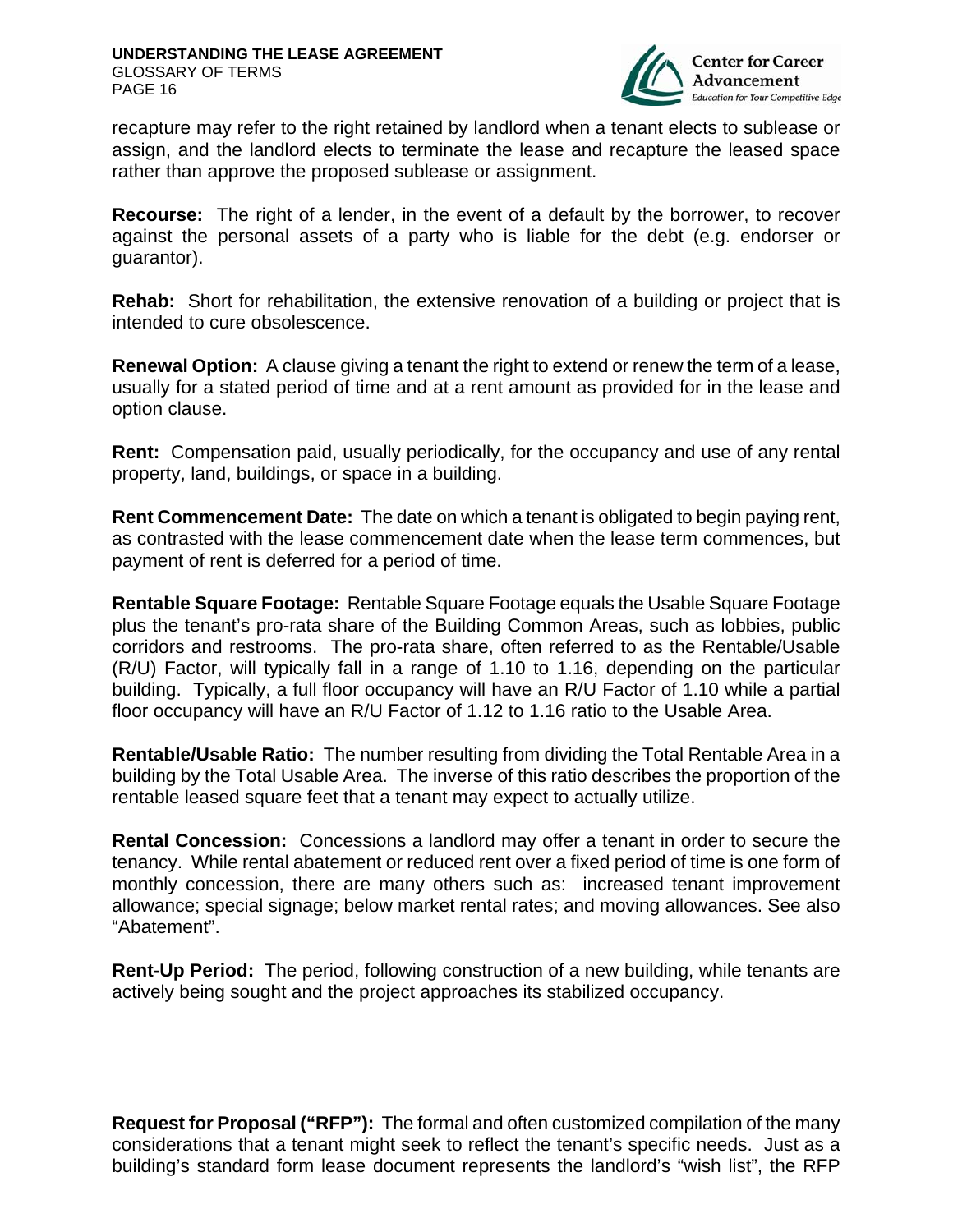

serves in that same capacity for the tenant. A standardized RFP issued to multiple prospective landlords gives the tenant the opportunity to compare various landlord proposals on the same criteria.

**Right of First Offer ("ROFO"):** A tenant may hold a ROFO in its lease, meaning that if space becomes vacant or available, or if landlord should elect to sell the building, the landlord must first advise tenant of the available space, or landlord's intent to sell the property so that if so inclined, the holder of the ROFO then has the right to make the first offer to lease the available space or to purchase the property on any terms and conditions which the ROFO holder might offer. Of course, landlord is free to accept, decline, or counter such offer, as a ROFO contains no specific terms, rent, or sale price. (See Right of First Refusal and option which are similar but have criterial differences from a ROFO).

**Right Of First Refusal ("ROFR"):** A right which a tenant may hold to lease additional space in the property or to purchase the property under the following circumstances. If and when landlord is prepared or has agreed (subject to this right of first refusal) to lease space to a third party or sell the property to a third party on certain terms and conditions, that same transaction must be offered to the holder of the right of first refusal who has a fixed period in which to exercise the ROFR and purchase the property or lease the subject space on the specified terms and conditions, or waive the ROFR. See definition for option and for right of first offer ("ROFO") which is similar, but differences from ROFR should be noted.

**Sale-Leaseback:** An arrangement by which the owner/occupant of a property agrees to sell all or part of the property to an investor and then lease it back, continuing to occupy the property as a tenant. Although the lease technically follows the sale, both the lease and purchase and sale agreement will have been negotiated and executed as part of the same transaction.

**Second Generation or Secondary Space:** Refers to space which has been previously occupied and then becomes available for lease, either directly from the landlord or as sublease space.

**Security Deposit:** A deposit of money (or other security) by a tenant with a landlord to secure the tenant's performance of a lease. This can also take the form of a Letter of Credit or other financial instrument in lieu of cash.

**Shell Space:** The interior condition of the tenant's "usable square footage" when it is delivered to the tenant without improvements or finishes. While existing improvements and finishes can be removed, thus returning space in an older building to its "shell" condition, the term most commonly refers to the condition of the usable square footage after completion of the building's "shell" construction but prior to the build-out of the tenant's space. Shell construction typically includes the floor, windows, walls and roof of enclosed premises and may include some HVAC, electrical or plumbing improvements but usually does not include completion of demising walls or interior space partitioning. In a new multitenant building, common area improvements, such as lobbies, restrooms and exit corridors may also be included in the shell construction. With a newly constructed office building, there will often be a distinction between improvements above and below the ceiling grid. In a retail project, all or a portion of the floor slab is often installed along with the tenant improvements, to better accommodate tenant specific under-floor plumbing requirements.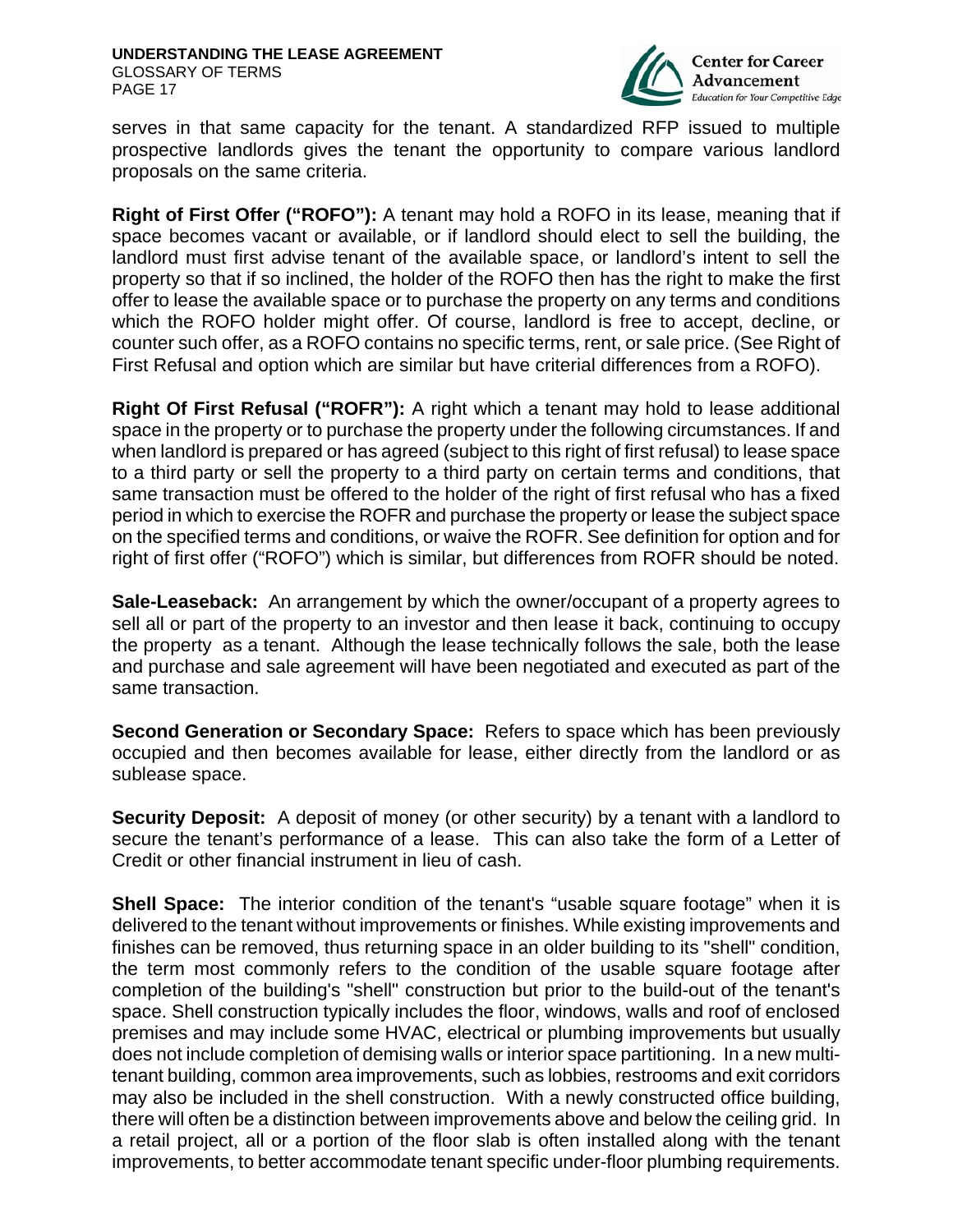

**Site Analysis:** The study of a specific parcel of land which takes into account the surrounding area and is meant to determine its suitability for a specific use or purpose.

**Site Development:** All necessary improvements made to a site before a building can be constructed, such as grading, and utility installation.

**Site Plan:** A detailed plan depicting the location of improvements on a parcel of land and containing all information required by the zoning ordinance, best included as an exhibit to a lease.

**Slab:** The exposed wearing surface laid over structural support beams of a building to form the floor(s) of the building or laid slab-on-grade in the case of a non-structural, ground level concrete slab.

**Soft Cost:** That portion of the total project cost other than the actual cost of the improvements themselves (generally including architectural and engineering fees, commissions, and construction loan interest) and which may often be tax-deductible in the first year of ownership. See also "Hard Cost".

**Space Plan:** A graphic representation of a tenant's space requirements, showing wall and door locations, room sizes, and sometimes including furniture layout. A preliminary space plan will be prepared for a prospective tenant at any number of different properties and this serves as a "test-fit" to help the tenant determine its actual space needs and which property will best meet its requirements. When the tenant has selected a building, a final space plan is prepared which addresses all of the landlord and tenant objectives, and then is approved by both parties. It should be sufficiently detailed to allow an accurate estimate of construction costs. This final space plan should be an exhibit to the lease.

**Special Assessment:** Any special charge levied against real property for public improvements (e.g., sidewalks, streets, water and sewer, etc.) that specifically benefit the assessed property.

**Speculative Space:** Any tenant space that has not been leased before the start of construction on a new building.

**Statute of Frauds:** In most if not all states, contracts for the sale of land or contracts which cannot be performed within one year (such as a lease with a term exceeding one year) must either be in writing or evidenced by a written memorandum thereof in order for such contract to be enforceable.

**Step-Up Lease (Graduated Lease):** A lease calling for set increases in base rent at set intervals during the term of the lease.

**Straight Lease (Flat Lease):** A lease calling for the same fixed amount of base rent to be paid periodically, usually monthly, during the entire term of the lease.

**Subcontractor:** A contractor working under and being paid by the general contractor.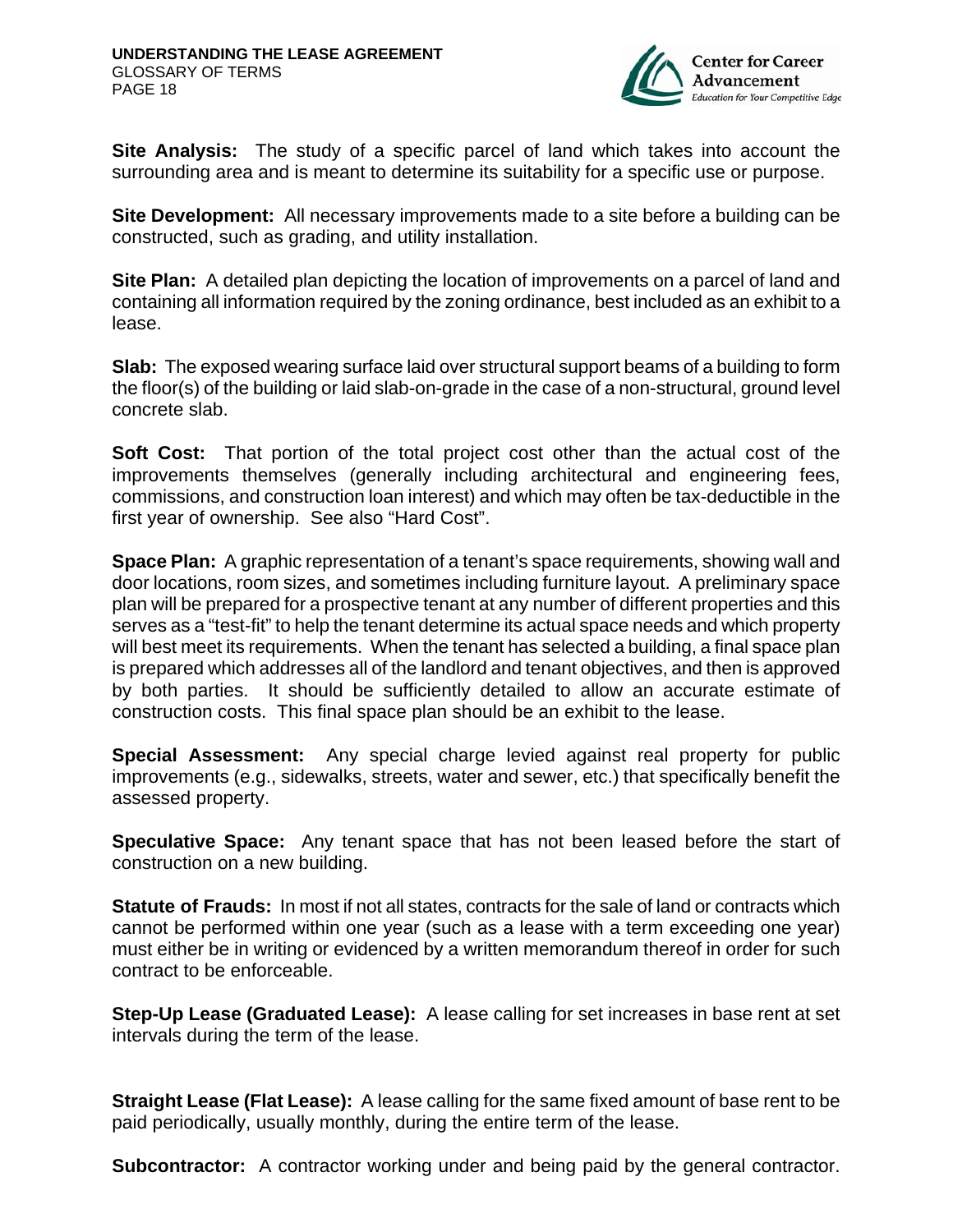

Often a specialist in nature, such as an electrical contractor, cement contractor, including providers of construction materials (materialmen).

**Subordination:** To place priority of a party's right (e.g. to possession or ownership) below another party's rights, such as a tenant agreeing that its leasehold rights are lower in priority in relation to a lender's right to the property, often in exchange for the lender's agreement to allow the lease to continue (non-disturbance), so long as the tenant agrees to attorn (or treat the lender as its landlord) to the lender. Hence the common term Subordination and Non-Disturbance Agreement is often utilized.

**Subordination Agreement:** As used in a lease, the tenant generally accepts the leased premises subject to the lien of any recorded mortgage or deed of trust and all existing recorded restrictions, and in return for the obligation of a lender or successor owner to accept the lease and not disturb the tenancy ("Non Disturbance") so long as the tenant attorns to the lender or successor owner, the landlord is given the power to subordinate the tenant's interest to any first mortgage or deed of trust lien subsequently placed upon the leased premises.

**Subrogation:** Literally the substitution of one person or party in the place of another with reference to a lawful claim or right. When an insurer pays or defends a claim, the insurer may "step into the shoes" of the insured, including the right to pursue claims of the insured against others. Waiver of subrogation is an important aspect where a landlord and tenant mutually agree in the lease to require their insurers to waive subrogation on landlord claims against the tenant and tenant claims against the landlord. Mutual waiver of subrogation usually results in the equivalent of: "If one party's insurer pays or defends a claim, the other need not fear retribution for its causation."

**Surety:** One who at the request of another, and for the purpose of securing to him a benefit, voluntarily binds himself to be obligated for the debt or obligation of another. Although the term includes guarantor and the terms are commonly, though mistakenly, used interchangeably, surety differs from guarantor in a many respects.

**Taking:** A synonym for condemnation or eminent domain or any actual or material interference with private property rights. However, it is not essential that there be physical seizure or appropriation.

**Tenant (Lessee):** One who rents real estate from another and holds a possessory estate by virtue of a lease.

**Tenant At Will:** One who holds possession of premises by permission of the owner or landlord, the characteristics of which are an uncertain duration (i.e. without a fixed term) and the right of either party to terminate on proper notice.

**Tenant Improvements:** Improvements made to the leased premises by or for a tenant. Generally, especially in new space, part of the negotiations will include in some detail the improvements to be made in the leased premises by the landlord or at landlord's expense. See also "Leasehold Improvements" and "Workletter".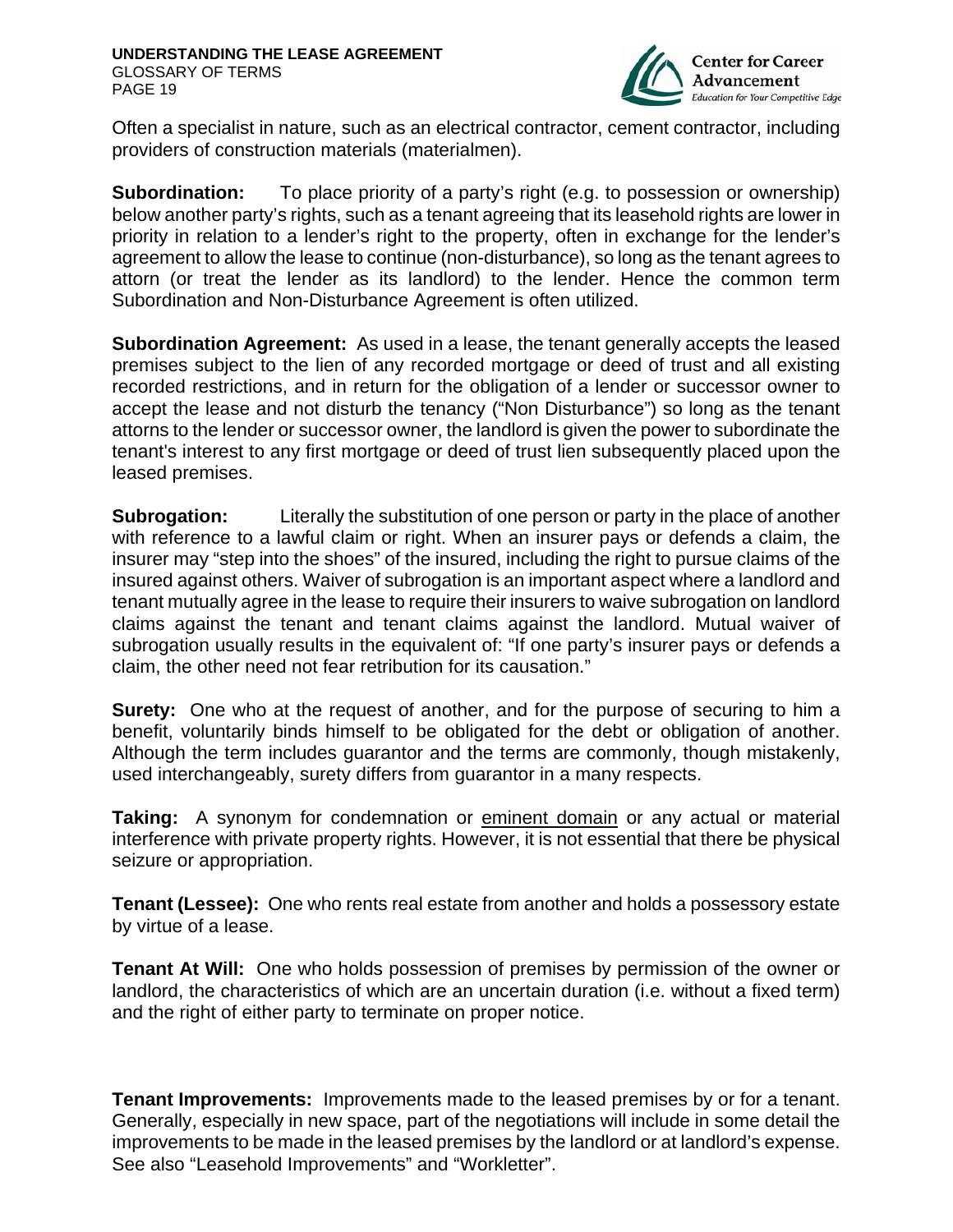

**Tenant Improvement ("TI") Allowance or Work Letter**: Defines the fixed amount of money contributed by the landlord toward tenant improvements. The tenant pays costs that exceed this amount.

**Time Is Of The Essence:** Means that performance by one party within the period specified in the contract is essential to require performance by the other party.

**Title:** The means by which the owner of real property has record legal ownership of the real property.

**Title Insurance:** A policy issued by a title company after searching the title and which insures against loss resulting from defects of title to a specifically described parcel of real property, or from the enforcement of liens or other claims existing against it prior to the time the title policy is issued.

**Trade Fixtures:** Personal property used in a business and attached to a structure, but removable upon lease termination because it is deemed to be part of the business, not of the real estate. This term often refer to articles of personal property by tenants for use in their trade or business, and are often removed from leased premises at lease termination.

**Triple Net (NNN) Rent:** A lease in which the tenant pays, in addition to rent, certain costs associated with a leased property, which may include property taxes, insurance premiums, repairs, utilities, and maintenances. There are also Net and "NN" (double net) leases, depending upon the degree to which the tenant is responsible for all operating expenses. See also "Gross Lease".

**Turn Key Project:** A project in which a third party, usually a developer or general contractor, is responsible for the total completion of a building (including interior design and construction) or tenant improvements to the customized requirements and specifications of a future owner or tenant. In a turn key project, the tenant does not bear the cost of completion, even if the cost exceeds the final bid.

**Under Construction:** When construction has started prior to the issue of a Certificate of Occupancy.

**Usable Square Footage:** Usable Square Footage is the area contained within the demising walls of the tenant space. Total Usable Square Footage equals the Net Square Footage x the Circulation Factor. Also see: Circulation Factor and Net Square Footage.

**Use:** The specific purpose for which a parcel of land or a building is intended to be used or for which it has been designed or arranged.

**Use Clause:** Lease section which described the use(s) for which the tenant may occupy the leased premises. If written broadly, it allows the tenant some latitude for alternate uses or for sub-tenant uses. If written narrowly, it proscribes all uses of the premises other than the specific use for the specific tenant, often to protect other tenants in multi-tenant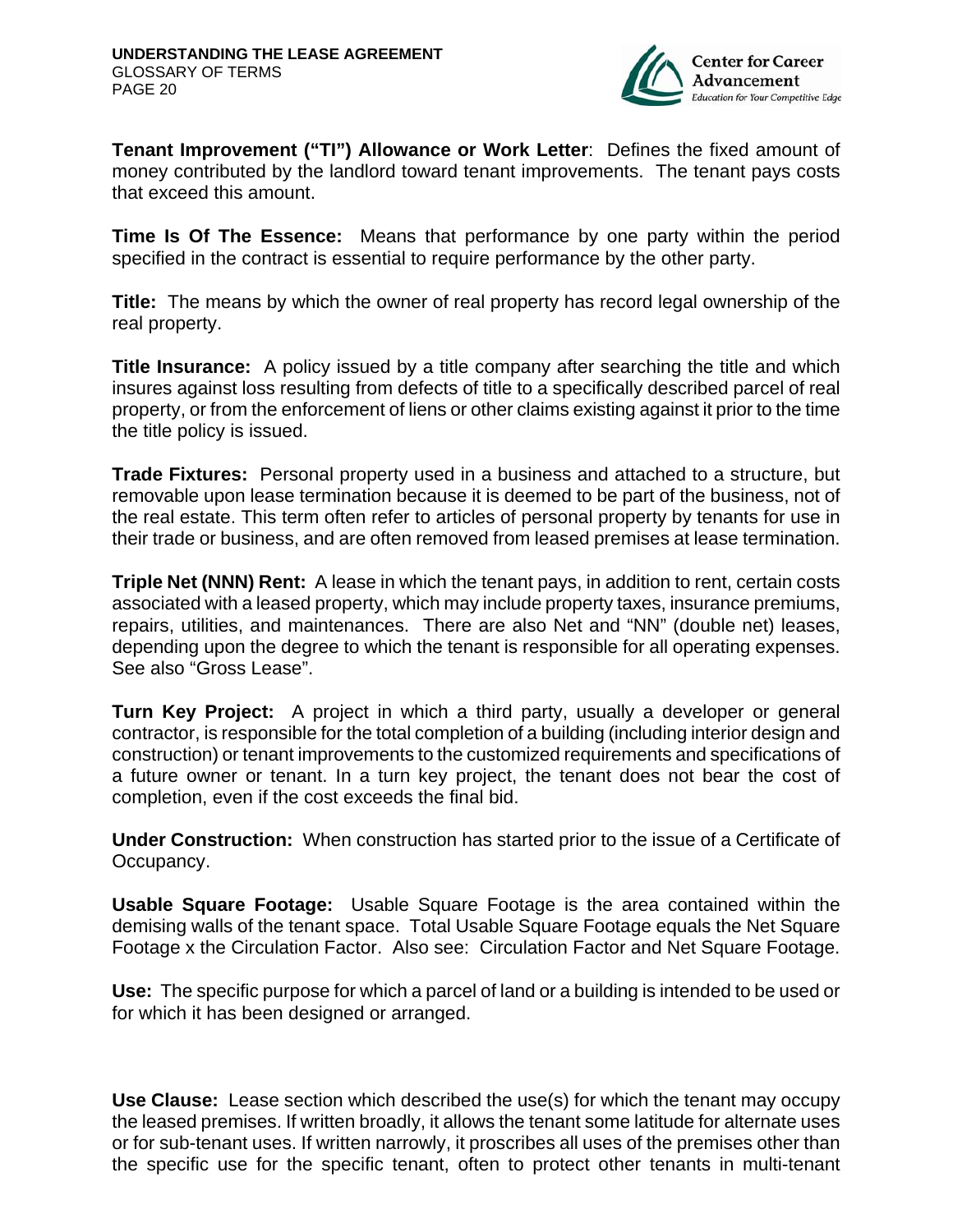

buildings or to limit wear and tear on the leased premises.

**Vacancy Factor:** The amount of gross revenue that pro forma income statements anticipate will be lost due to vacancy, often expressed as a percentage of the total rentable square footage available in a building or project.

**Vacancy Rate:** The total amount of available space compared to the total inventory of space, expressed as a percentage. Computed by multiplying vacant space times 100 and then divided by the total inventory.

**Vacant Space:** Refers to existing tenant space currently being marketed for lease, excluding space available for sublease.

**Variance:** Refers to permission that allows a property use beyond the literal requirements of a zoning ordinance that, because of special circumstances, cause a unique hardship. Included would be such things as the particular physical surroundings, shape or topographical condition of the property and when compliance would result in a practical difficulty and would deprive the owner of the reasonable use of the property.

**Warranty of Possession:** This is the old "quiet enjoyment" term, which of course had nothing to do with noise in and around the leased premises. It provides a warranty by Landlord that it has the legal ability to convey the possession of the premises to Tenant; the Landlord does not warrant that he owns the land. This is the essence of the landlord's agreement and the tenant's obligation to pay rent. This means that if the landlord breaches this warranty, it constitutes an actual or constructive eviction.

**Workletter:** A list of the building standard items that the landlord will contribute as part of the tenant improvements. Examples of the building standard items typically identified include: style and type of doors, lineal feet of partitions, type and quantity of lights, quality of floor coverings, number of telephone and electrical outlets. The Workletter often carries a dollar value but is contrasted with a fixed dollar tenant improvement allowance that may be used at the tenant's discretion.

**Working Drawings:** The set of plans for a project that, in combination with a set of specifications, comprise the contract documents indicating the exact manner in which a project is to be built.

**Zoning:** The division of a city or town into zones and the application of regulations having to do with the structural, architectural design and permitted use of the land or buildings within such designated zone (i.e. a tenant needing manufacturing space would look for a building located within an area zoned to allow manufacturing).

**Zoning Ordinance:** Refers to the local statute, generally, at the city or county level, controlling the use of land and construction of improvements in a given area or zone.